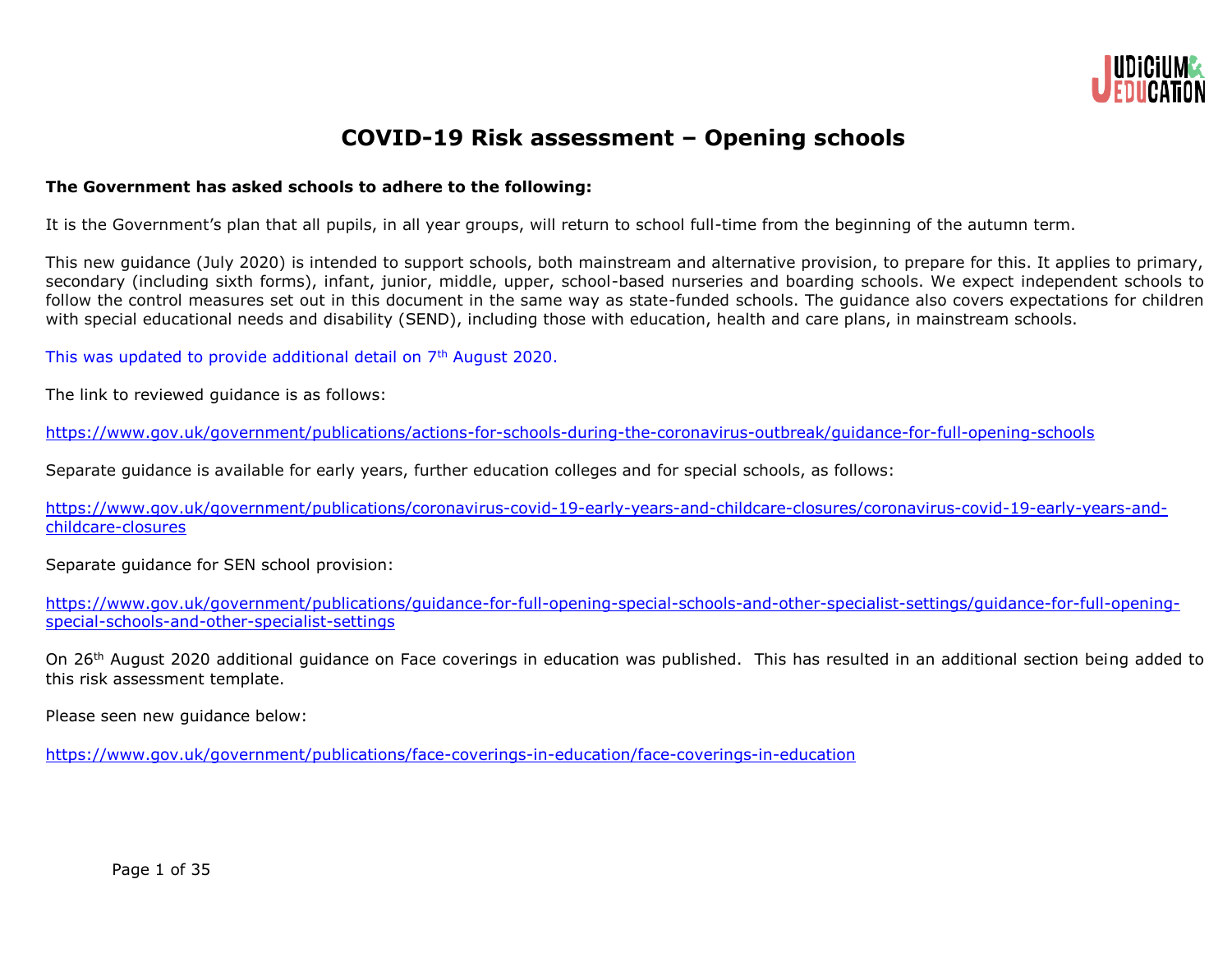

#### **The overall government guidance says the following:**

Schools must comply with health and safety law, which requires them to assess risks and put in place proportionate control measures. Schools should thoroughly review their health and safety risk assessments and draw up plans for the autumn term that address the risks identified using the system of controls set out below. These are an adapted form of the system of protective measures that will be familiar from the summer term. Essential measures include:

- a requirement that people who are ill stay at home
- robust hand and respiratory hygiene
- enhanced cleaning arrangements
- active engagement with NHS Test and Trace
- formal consideration of how to reduce contacts and maximise distancing between those in school wherever possible and minimise the potential for contamination so far as is reasonably practicable

How contacts are reduced will depend on the school's circumstances and will (as much as possible) include:

- grouping children together
- avoiding contact between groups
- arranging classrooms with forward-facing desks
- staff maintaining distance from pupils and other staff as much as possible

Employers must protect people from harm. This includes taking reasonable steps to protect staff, pupils and others from coronavirus (COVID-19) within the education setting.

Schools have remained open to some pupils since 20<sup>th</sup> March, welcoming more pupils back from 1 June. Schools should therefore have already assessed the risks and implemented proportionate control measures to limit the transmission of coronavirus (COVID-19) for a limited number of pupils.

As part of planning for full return in the autumn term, it is a legal requirement that schools should revisit and update their risk assessments (building on the learning to date and the practices they have already developed), to consider the additional risks and control measures to enable a return to full capacity in the autumn term. Settings should also review and update their wider risk assessments and consider the need for relevant revised controls in respect of their conventional risk profile considering the implications of coronavirus (COVID-19). Schools should ensure that they implement sensible and proportionate control measures which follow the health and safety hierarchy of control to reduce the risk to the lowest reasonably practicable level.

School employers should have active arrangements in place to monitor that the controls are: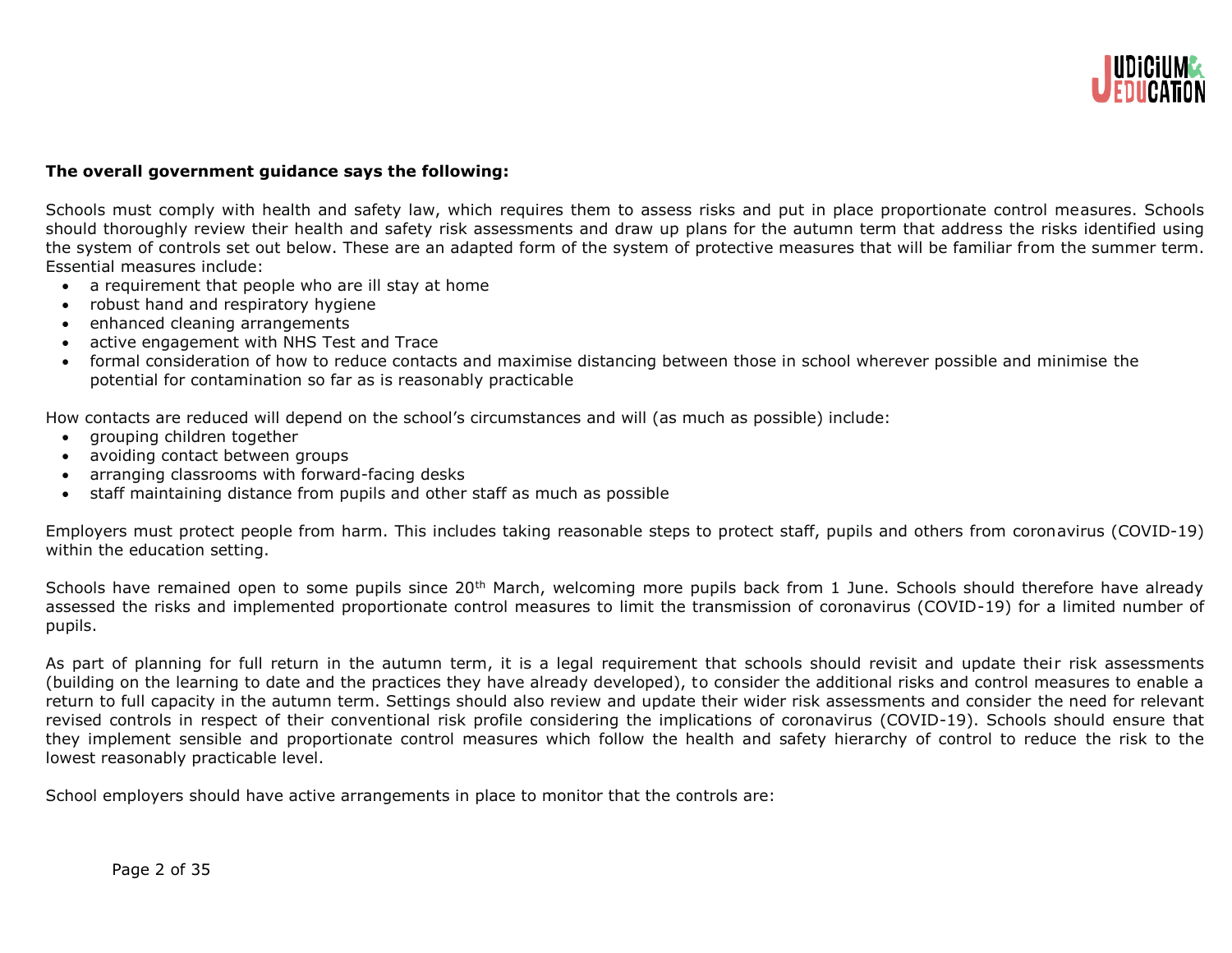

- $\bullet$  effective
- working as planned
- updated appropriately considering any issues identified and changes in public health advice.

The risk assessment template below sets out the known hazards and important controls that have been advised either by the Government/DfE, the World Health Organisation (WHO), Public Health England (PHE), NHS (safe practice) or good practice. Some are suggested measures that may be or may not be applicable to your school and specific education setting. The responsible person within the school should use this information to formulate a plan / safe procedures that fit your school.

There are some specific issues that are addressed in the risk assessment, but for clarity, please read the full Government advice to schools.

## **PPE is only needed in a very small number of cases including:**

- Children, young people and students whose care routinely already involves the use of PPE due to their **intimate care needs** should continue to receive their care in the same way.
- If a child, young person or other learner becomes **unwell with symptoms of coronavirus** while in their setting and needs direct personal care until they can return home. A facemask should be worn by the supervising adult if a distance of 2 metres cannot be maintained. If contact with the child or young person is necessary, then gloves, an apron and a facemask should be worn by the supervising adult. If a risk assessment determines that there is a risk of splashing to the eyes, for example, from coughing, spitting, or vomiting, then eye protection should also be worn.
- PPE must be worn by staff caring for the child while they await collection if a distance of 2 metres cannot be maintained (such as a very young child or a child with complex needs). More information on PPE use can be found here [https://www.gov.uk/government/publications/safe](https://www.gov.uk/government/publications/safe-working-in-education-childcare-and-childrens-social-care/safe-working-in-education-childcare-and-childrens-social-care-settings-including-the-use-of-personal-protective-equipment-ppe)[working-in-education-childcare-and-childrens-social-care/safe-working-in-education-childcare-and-childrens-social-care-settings-including-the](https://www.gov.uk/government/publications/safe-working-in-education-childcare-and-childrens-social-care/safe-working-in-education-childcare-and-childrens-social-care-settings-including-the-use-of-personal-protective-equipment-ppe)[use-of-personal-protective-equipment-ppe](https://www.gov.uk/government/publications/safe-working-in-education-childcare-and-childrens-social-care/safe-working-in-education-childcare-and-childrens-social-care-settings-including-the-use-of-personal-protective-equipment-ppe)

## **The system of controls:**

#### **Protective measures**

This is the set of actions schools must take. They are grouped into 'prevention' and 'response to any infection' and are outlined in more detail in the sections below.

## **Prevention:**

- 1) Minimise contact with individuals who are unwell by ensuring that those who have coronavirus (COVID-19) symptoms, or who have someone in their household who does, do not attend school.
- 2) Clean hands thoroughly more often than usual.
- 3) Ensure good respiratory hygiene by promoting the 'catch it, bin it, kill it' approach.
- 4) Introduce enhanced cleaning, including cleaning frequently touched surfaces often, using standard products such as detergents and bleach.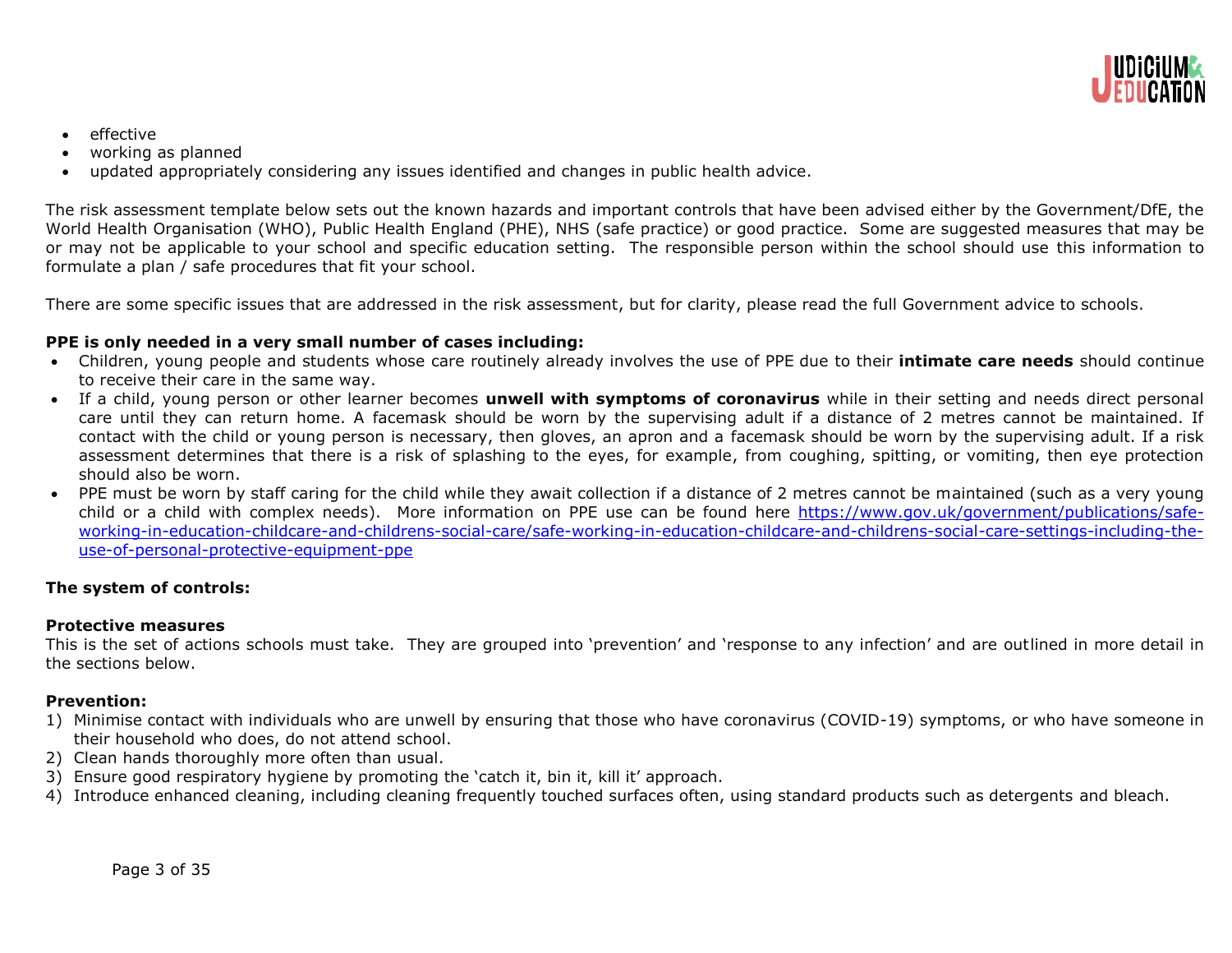

- 5) Minimise contact between individuals and maintain social distancing wherever possible.
- 6) Where necessary, wear appropriate personal protective equipment (PPE).

Numbers 1 to 4 **MUST** be in place in all schools, all the time.

Number 5 **MUST** be properly considered and schools must put in place measures that suit their particular circumstances.

Number 6 applies in specific circumstances identified on the risk assessment.

## **Response to any infection**

- 7) Engage with the NHS Test and Trace process.
- 8) Manage confirmed cases of coronavirus (COVID-19) amongst the school community.
- 9) Contain any outbreak by following local health protection team advice.

Number 7 to 9 **MUST** be followed in every case where they are relevant.

## **Social distancing in early years and primary schools:**

We know that, unlike older children and adults, early years and primary age children cannot be expected to remain 2 metres apart from each other and staff. In deciding to bring more children back to early years and schools, we are taking this into account. Schools should therefore work through the hierarchy of measures set out above:

- Avoiding contact with anyone with symptoms
- Frequent hand cleaning and good respiratory hygiene practices
- Regular cleaning of settings
- Minimising contact and mixing

The overarching principle to apply is **reducing the number of contacts between children and staff**. This can be achieved through **keeping groups separate (in 'bubbles')** and through **maintaining a distance between individuals**. Theses are not alternative options and both measures will help, but the balance between them will change depending on:

- Children's ability to distance
- The layout of the school
- The feasibility of keeping distinct groups separate while offering a broad curriculum (especially at secondary).

It is likely that for younger children the emphasis will be on separating groups, and for older children it will be on distancing. For children old enough, they should also be supported to maintain distance and not touch staff where possible.

It remains important to reduce contact between people as much as possible, and we can achieve that and reduce transmission risk by ensuring children, young people and staff where possible, **only mix in a small, consistent group** and that small **group stays away from other people** and groups.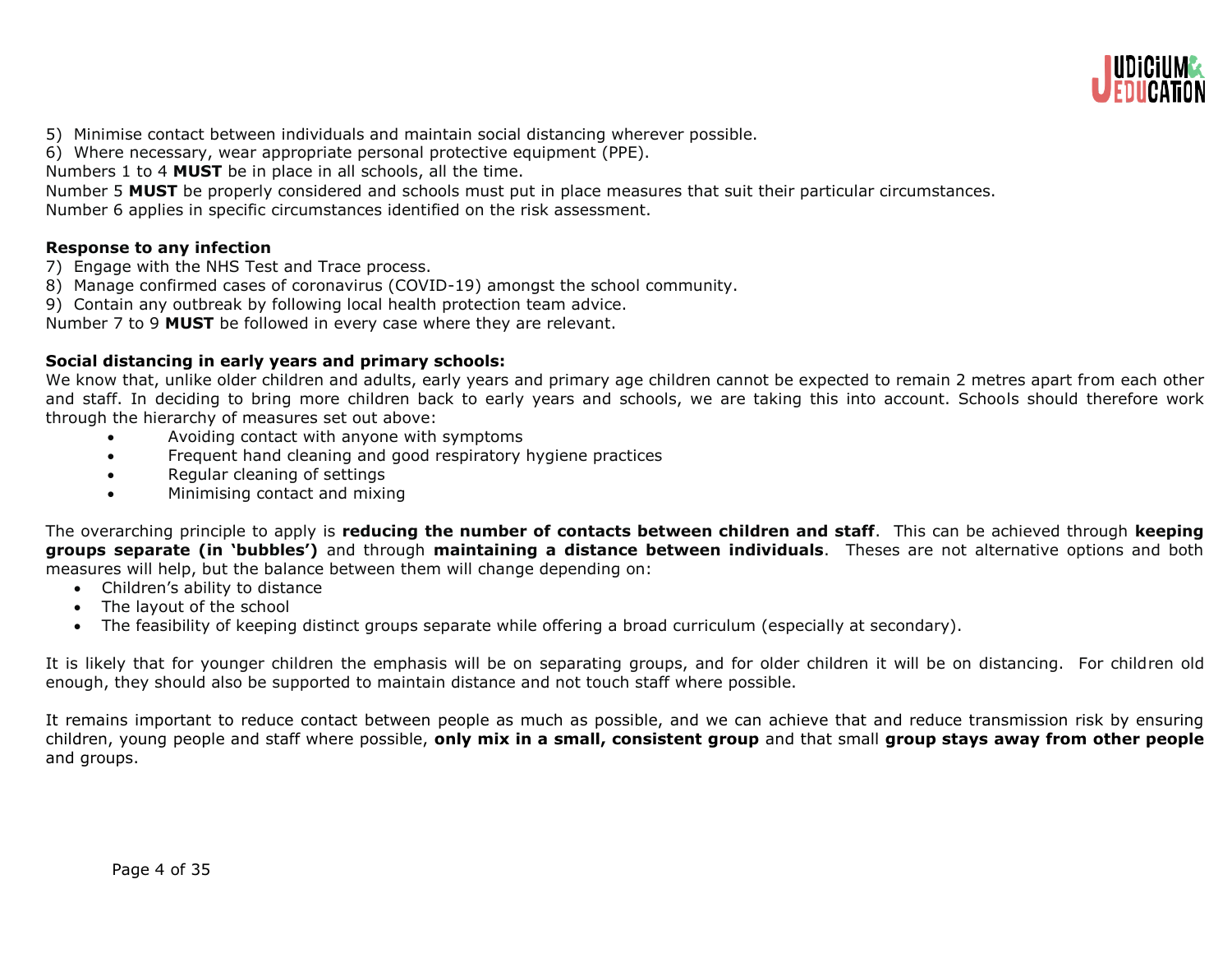

Consistent groups reduce the risk of transmission by limiting the number of pupils and staff in contact with each other to only those within the group. Maintaining distinct groups or 'bubbles' that do not mix makes it quicker and easier in the event of a positive case to identify those who may need to self-isolate, and keep that number as small as possible. Siblings may be in different groups.

All teachers and other staff can operate across different classes and year groups in order to facilitate the delivery of the school timetable. Where staff need to move between classes and year groups, they should try and keep their distance from pupils and other staff as much as they can, ideally 2 meters from other adults. Where this is not possible with younger children, teachers in primary schools can still work across groups if it is required to enable full educational provisions. Supply Teachers, peripatetic teachers and temporary staff may move between schools if required.

#### **Primary schools:**

It is recommended that groups should be kept as small as possible. If this can be smaller than a year group it should be. So a normal class size may be appropriate. Schools should demonstrate that they are keeping students in as small and consistent groups as possible. Large gatherings such as assemblies or collective worship should be avoided.

Social distancing in primary schools is difficult. Adults should remain 2 metres apart where possible, close face to face contact should be avoided and contact within 1 metre of anyone must be limited. For children that are old enough, they should be supported to maintain distance and not touch staff or their peers where possible. It is recognised that this will not always be possible with the youngest students.

Changes to classrooms so that students sit side by side and facing forwards, rather than face to face or side on and perhaps moving unnecessary furniture may be required.

## **Government guidance advises the following:**

Schools should assess their circumstances and if class-sized groups are not compatible with offering a full range of subjects or managing the practical logistics within and around the school, they can look to implement year group sized 'bubbles'. Whatever the size of the groups, they should be kept apart from other groups where possible and older children should be encouraged to keep their distance within groups.

Schools with the capability to do it should take steps to limit interaction, sharing of rooms and social spaces between groups as much as possible. When using larger groups, the other measures from the system of controls become even more important, to minimise transmission risks and to minimise the numbers of pupils and staff who may need to self-isolate.

Both approaches of separating groups and maintaining distance are not 'all-or-nothing' options, and will still bring benefits even if implemented partially.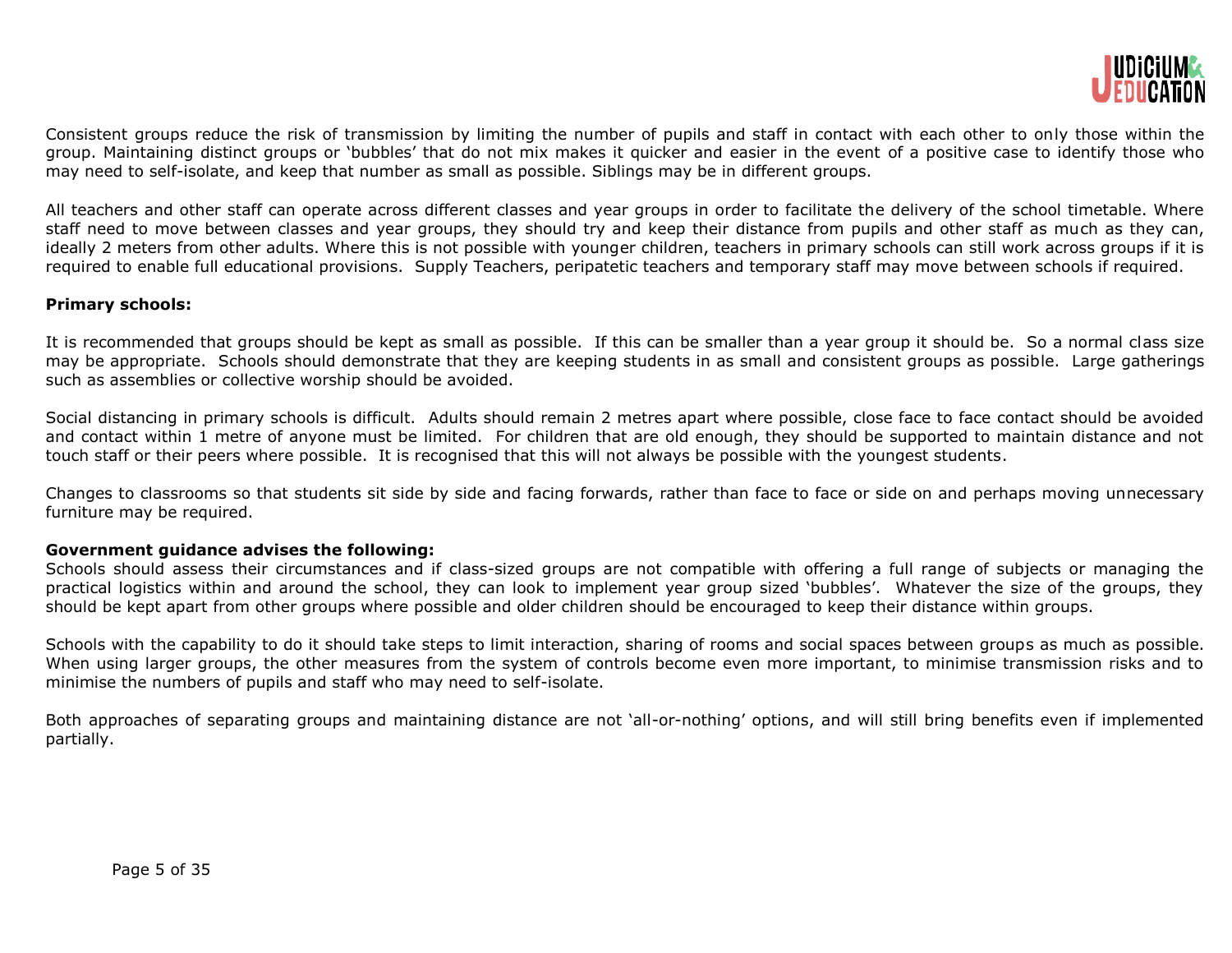

#### **Measures not in the classroom:**

Groups should be kept apart and movement around the school site kept to a minimum. Schools should avoid busy corridors, entrances and exits. Breaks and lunchtimes should be staggered. Large gatherings such as assemblies and collective worship should be avoided. The use of staffrooms should be minimised. Staff spaces that are shared must be planned to enable social distancing and suitable sanitising.

#### **Measures for arriving at and leaving school:**

Where travel to school patterns allow staggered start and finish times in your school, you should consider this to keep groups apart. Schools must communicate this effectively to parents and students to prevent congestion or large gatherings at the start and finish of each day.

Schools should implement a process for removing face coverings when pupils of staff who use them arrive at school. Pupils should be taught how to do this correctly (not touching the front of their face), washing hands immediately on arrival, disposing of temporary coverings appropriately and placing reusable ones in plastic bags to take home.

#### **Equipment in schools:**

For individual and very frequently used equipment such as pencils and pens, it is recommended that staff and pupils have their own items they are NOT shared.

Classroom based resources can be shared within a bubble. These must be cleaned regularly as should surfaces. Resources shared between bubbles, such as sports, art and science equipment should be cleaned frequently and meticulously between use or rotated to allow them to be left unused and out of reach for a period of 48 hours (72 hours for plastics).

Pupils and teachers can take books and other shared resources home, although unnecessary sharing should be avoided, and the school should ensure such resources are cleaned when they are returned to school.

Outdoor equipment should be more frequently cleaned. This also applies to resources inside and outside by wraparound care providers. It is recommended that students limit the amount of equipment they bring to school to only essentials. Shared resources can be taken home but avoided where unnecessary. All such resources will need to be cleaned before used by others.

#### **Engage with the NHS Test and Trace process:**

Schools must ensure they understand the NHS Test and Trace process and how to contact their local Public Health England protection team. The guidance should be consulted to ensure this is all fully understood and followed by staff members and parents/carers.

#### **Manage confirmed cases of COVID-19:**

Schools must take swift action when they become aware that someone who has attended has tested positive for COVID-19. They should contact the local health protection team. This includes, implementing their advice, specific procedures and containing any outbreak as directed.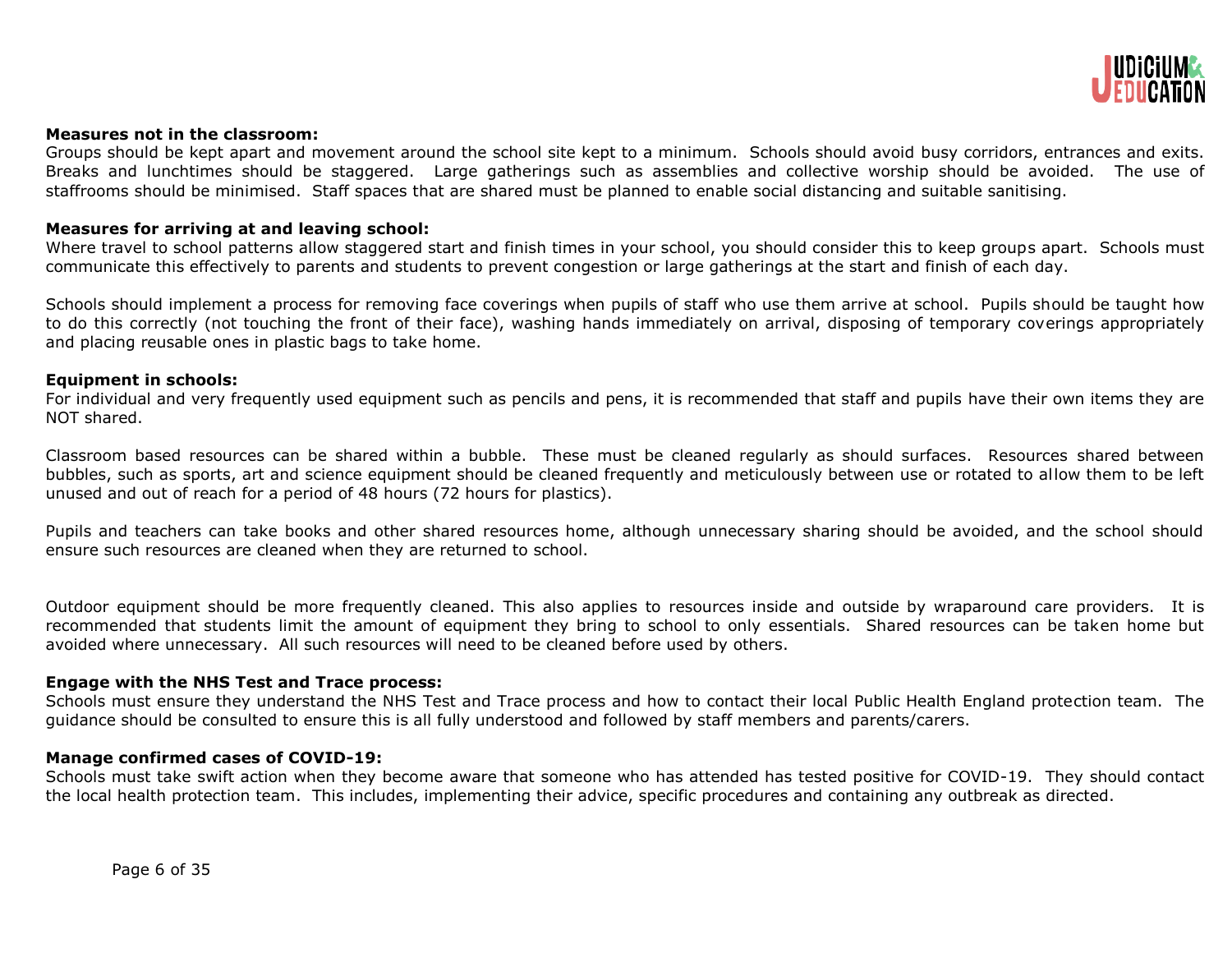

## **Alternative Provision (AP):**

The government advises that such provision should return full time in September. AP schools are required to complete a risk assessment working through the system of controls that are outlined in the guidance, adopting measures that ensure they meet each control in a way that addresses the risk identified in their assessment, works for the setting and allows them to deliver a broad and balanced curriculum.

#### **Transport arrangements:**

Transport to and from school should be assessed if provided by the school or if managed by the school team. The school needs to consider:

- How can this be managed safety or adapted to for in line with current social distancing requirements?
- Do school start times need to be adjusted to accommodate staff and students getting to school safely?
- When using public transport, rules that apply to the general population will apply.

## **Dedicated school transport – no public use**

Normal public transport social distancing rules do NOT apply. The approach to dedicated transport should align as far as possible with the principles underpinning the system of controls set out in the overall guidance for schools. Schools should consider:

- How pupils are grouped together on transport, where possible this should reflect the bubbles that are adopted within school
- Use of hand sanitiser upon boarding and or disembarking
- Additional cleaning of vehicles
- Organised queuing and boarding where possible
- Distancing within the vehicle wherever possible
- The use of face coverings for children over the age of 11, where appropriate, for example, if they are likely to come into very close contact with people outside of their group.

#### **Premises Management**

In conjunction with this risk assessment and guidance Judicium Education have previously provided a detailed risk assessment template for 'Managing Premises Functions' during this time and a six-part series of guidance documents (in the form of newsletters) titled 'Managing School Premises during COVID-19 outbreak'. The school's management and H&S Lead have been sent this guidance and have access to all Judicium templates. The premises team should refer to this information in order to ensure the school buildings are suitably managed at this time.

It is important that, prior to re-opening for the autumn term, all the usual pre-term building checks are undertaken to make the school safe.

#### **Face coverings in education**

Guidance applies to Years 7 and over. The WHO now advises that children aged 12 and over should wear a mask under the same conditions as adults. This is particularly important where 1m distance from others cannot be maintained.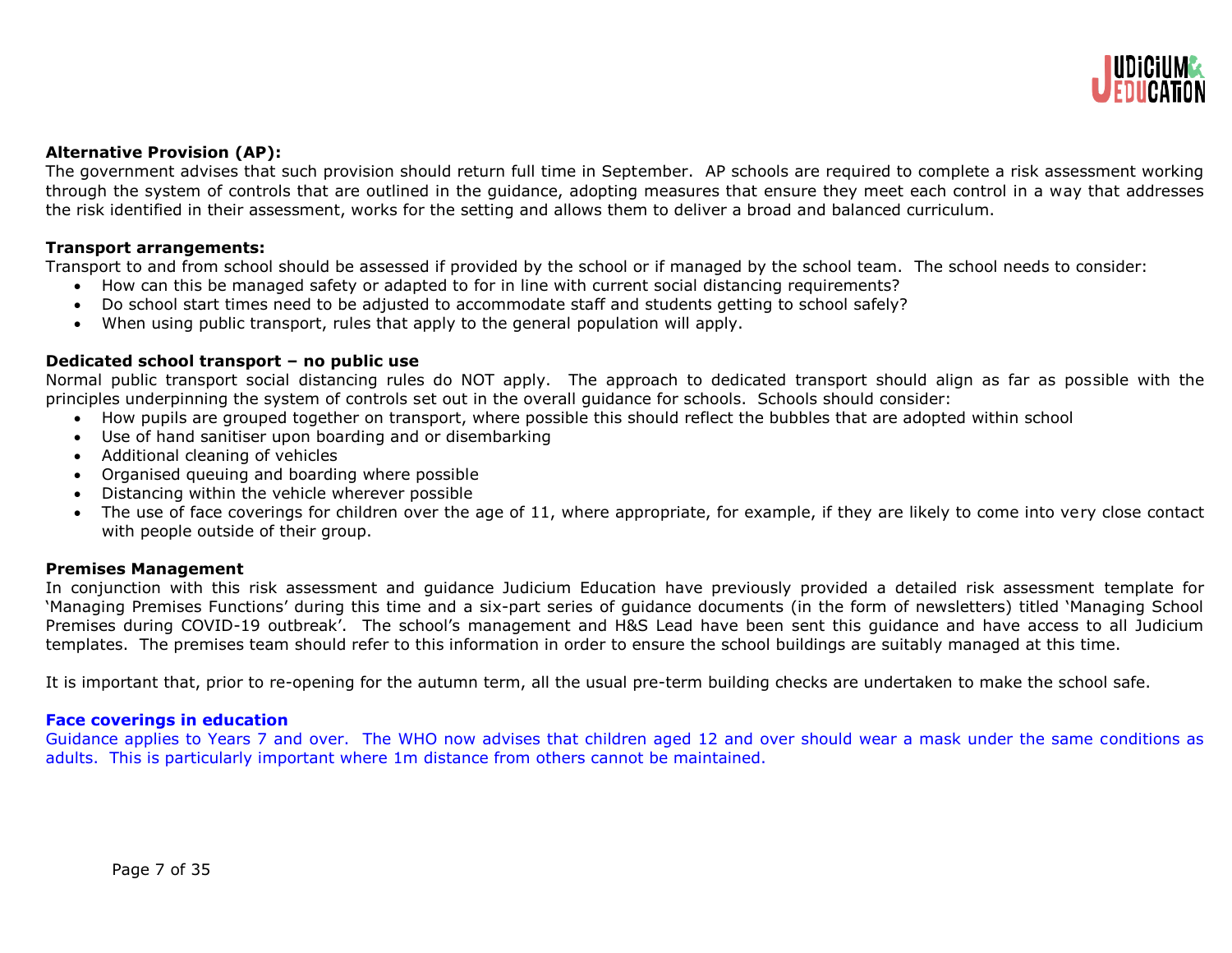

The government is NOT recommending that face coverings are necessary in education setting generally because mitigating controls/measures have been put in place to reduce the risk.

Schools and colleges have the discretion to require face coverings in communal areas where social distancing cannot be safely managed, if they believe that is right in their particular school.

This may be in the following situations:

- Where layouts of the school of college estate makes it particularly difficult to maintain social distancing when staff and pupils are moving around the premises;
- Where on top of hygiene measures and the system of controls recommended in the full opening guidance to schools and FE colleges and providers, permitting the use of face coverings for staff, pupils or other visitors would provide additional confidence to parents to support a full return of children to school or college.

## **Access to face coverings**

Schools should adhere to the following:

- 1. Where face coverings become damp they should be replaced
- 2. Where pupils or staff do not have means to provide a mask, the school will maintain a supply to assist
- 3. The school will ensure that no-one is excluded from an educational setting for not having a face covering

#### **Where local restrictions apply**

To conform to WHO new advice, schools and colleges should take additional measures in locations where transmission of the virus is high. These areas are defined as areas of national government intervention.

In these areas adults and students above Year 7 will be required to wear face coverings when moving through communal areas. It will NOT usually be necessary to wear face coverings in the classroom.

Schools and colleges will need to communicate quickly and clearly to occupants in areas where new local restrictions have been imposed.

#### **Please note:**

The template addresses the general site and school use risk assessment. The government guidance asks that all school risk assessments are reviewed that may be affected. This will include but is not exclusive to: Use and supervision of playgrounds, General classrooms, Common areas, Cleaning, Practical subjects (Science, PE, Art, DT, Performing Arts etc.).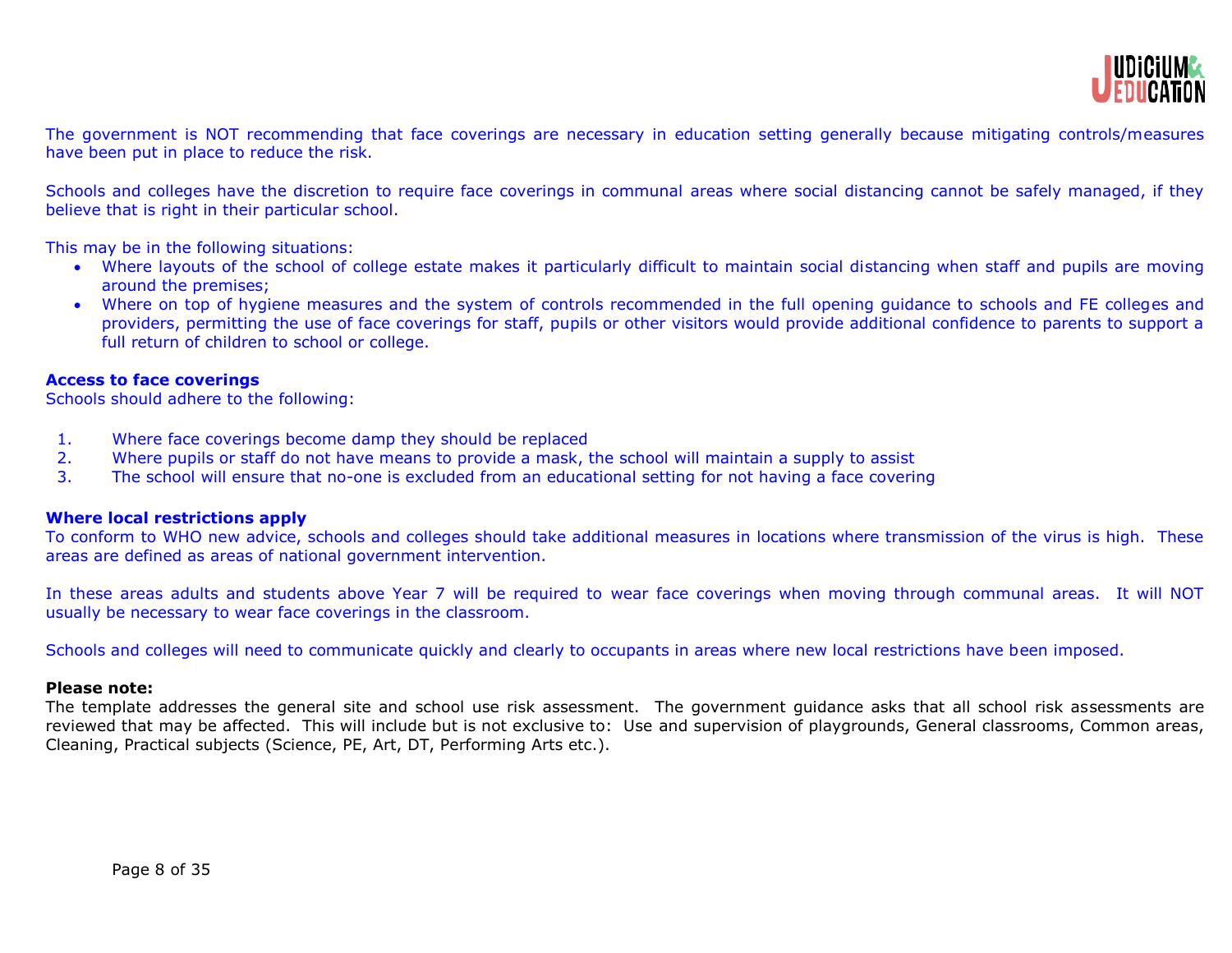

There is specific guidance from organisations such as the Association for Physical Education that should be consulted. Each Head of Department (specialists in their area) must review these risk assessments, make suitable amendments and show how they are adhering to guidance. This is specific to your school and department.

## **Sharing Coronavirus (COVID-19) risk assessment**

Schools should share the results of their risk assessment with their workforce. If possible, they should consider publishing it on their website to provide transparency of approach to parents, carers and pupils (The HSE would expect all employers with over 50 staff to do so).

For further information regarding this assessment, please refer to your assigned Judicium Education Health & Safety consultant.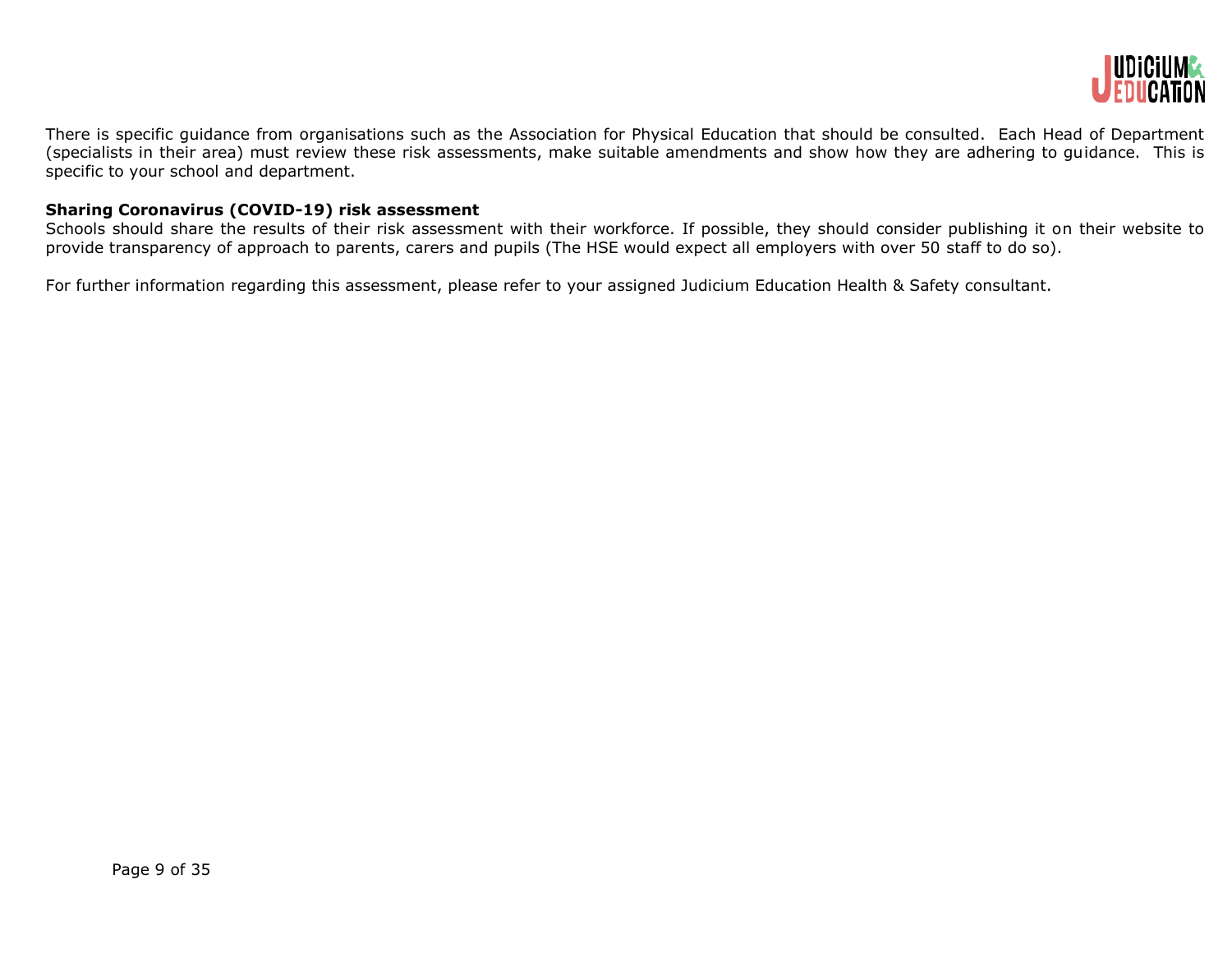

# *Health and Safety Risk Assessment – Re-opening Schools – COVID-19*

| <b>Academy / School</b>                                                             | <b>Henleaze Junior School</b>                                                                                                               |             |                 |                                                | <b>Assessment No.</b>       | V5                 |
|-------------------------------------------------------------------------------------|---------------------------------------------------------------------------------------------------------------------------------------------|-------------|-----------------|------------------------------------------------|-----------------------------|--------------------|
|                                                                                     |                                                                                                                                             |             |                 |                                                |                             |                    |
| <b>Site</b>                                                                         | <b>Henleaze Junior School</b>                                                                                                               |             | <b>Location</b> |                                                | Park Grove, Bristol BS9 4LG |                    |
| Re-opening schools to full use for the Autumn term.<br><b>Subject of Assessment</b> |                                                                                                                                             |             |                 |                                                |                             |                    |
| <b>Assessed by</b>                                                                  | N O'Brien, SLT, Governors                                                                                                                   | <b>Date</b> | 13 October 2020 |                                                | <b>Review date</b>          | As required by DfE |
| <b>Details of</b><br>workplace/activity                                             | Students and employees partaking in school activities<br>within the school premises, including general classroom                            |             |                 | <b>Persons Affected</b><br>(Who may be harmed) |                             |                    |
|                                                                                     | activities, dining, break-times, playgrounds, pick-up and<br>drop off (where applicable), First aid and external visitors to<br>the school. |             |                 | Students, Employees, Contractors and Visitors. |                             |                    |

| <b>Hazards and Risks</b>                                                                                                                                                                                                     | <b>Existing Control Measures</b>                                                                                                                                                                                                                                                                                                                                                  | <b>Risk Level</b><br>(Very High, High,<br>Medium, Low) | <b>Further</b><br><b>Actions</b><br>$\sqrt{X}$<br>(If $\sqrt{\ }$ See Actions) |
|------------------------------------------------------------------------------------------------------------------------------------------------------------------------------------------------------------------------------|-----------------------------------------------------------------------------------------------------------------------------------------------------------------------------------------------------------------------------------------------------------------------------------------------------------------------------------------------------------------------------------|--------------------------------------------------------|--------------------------------------------------------------------------------|
| Spread/contraction of COVID-19 due to<br>interaction with a person who has<br>symptoms of the disease, a person who<br>may be asymptomatic or lack of<br>information on how infection risks are<br>controlled in the school. | The school has informed parents, students, carers,<br>$\bullet$<br>employees and visitors not to enter the school if<br>they are displaying any symptoms of coronavirus<br>(following the COVID-19 guidance for households<br>with possible coronavirus infection);<br>Parents receive guidance on school times for their<br>child and protocols set out for attending the school | medium                                                 |                                                                                |
| Stress or anxiety caused due to lack of<br>support, information or staff consultation.                                                                                                                                       | i.e. should remain 2m apart from others, should<br>follow staff members instruction and should not                                                                                                                                                                                                                                                                                |                                                        |                                                                                |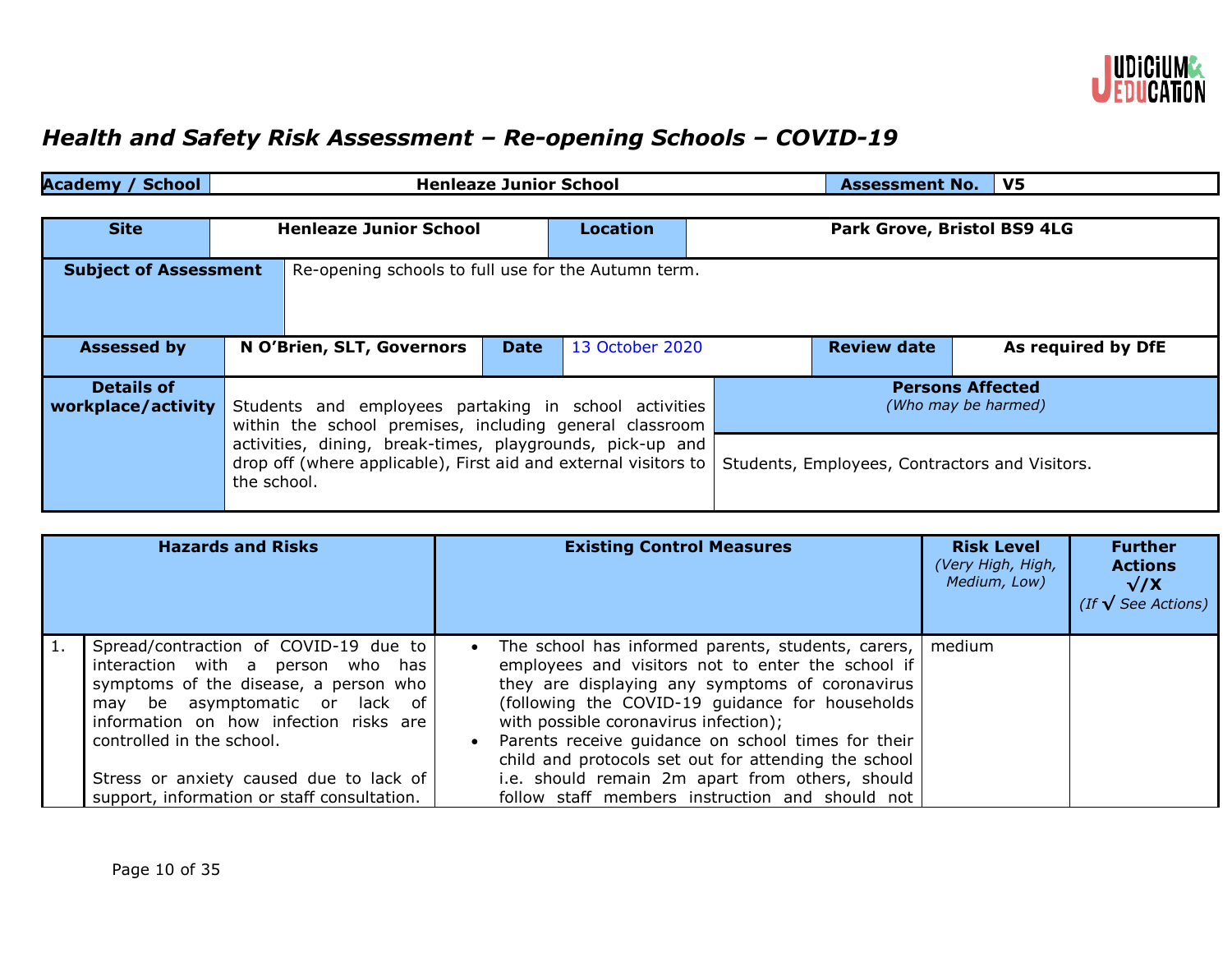

| <b>Hazards and Risks</b> | <b>Existing Control Measures</b>                                                                                                                                                                                                                                                                                                                                                                                                                                                                                                                                                                                                                                                                                                                                                                                                                                                                                                                                                                                                                                                                                                                                                                                                                                                                                                                                                                                                                                                                                                                               | <b>Risk Level</b><br>(Very High, High,<br>Medium, Low) | <b>Further</b><br><b>Actions</b><br>$\sqrt{X}$<br>(If $\sqrt{\ }$ See Actions) |
|--------------------------|----------------------------------------------------------------------------------------------------------------------------------------------------------------------------------------------------------------------------------------------------------------------------------------------------------------------------------------------------------------------------------------------------------------------------------------------------------------------------------------------------------------------------------------------------------------------------------------------------------------------------------------------------------------------------------------------------------------------------------------------------------------------------------------------------------------------------------------------------------------------------------------------------------------------------------------------------------------------------------------------------------------------------------------------------------------------------------------------------------------------------------------------------------------------------------------------------------------------------------------------------------------------------------------------------------------------------------------------------------------------------------------------------------------------------------------------------------------------------------------------------------------------------------------------------------------|--------------------------------------------------------|--------------------------------------------------------------------------------|
|                          | congregate outside the school;<br>Parents issued specific school protocols for school<br>attendance for them to explain to their children;<br>Parents of SEN students or those with care plans are<br>individually consulted in order that plans are<br>reviewed to include any new safety measures;<br>Staff are briefed and consulted on school procedures<br>and the plans for re-entry of students;<br>Employees have had sufficient training and briefing<br>$\bullet$<br>regarding infection control and school protocols;<br>Staff are up to date on other related guidance and<br>support in relation to themselves and students such<br>as stress and wellbeing including:<br>https://www.gov.uk/government/publications/covid-<br>19-quidance-on-supporting-children-and-young-<br>peoples-mental-health-and-wellbeing/quidance-for-<br>parents-and-carers-on-supporting-children-and-<br>young-peoples-mental-health-and-wellbeing-during-<br>the-coronavirus-covid-19-outbreak<br>In relation to mental health and stress support<br>$\bullet$<br>organisation's details are available to staff including<br>confidential employee helplines and information that<br>can be provided to students;<br>Staff can access the free helpline <b>Education Support</b><br>$\bullet$<br>Partnership for school staff and targeted support for<br>mental health and wellbeing<br>There are communication, consultation and support<br>networks in place for staff and if there are particular<br>concerns staff can raise them quickly and<br>effectively; |                                                        |                                                                                |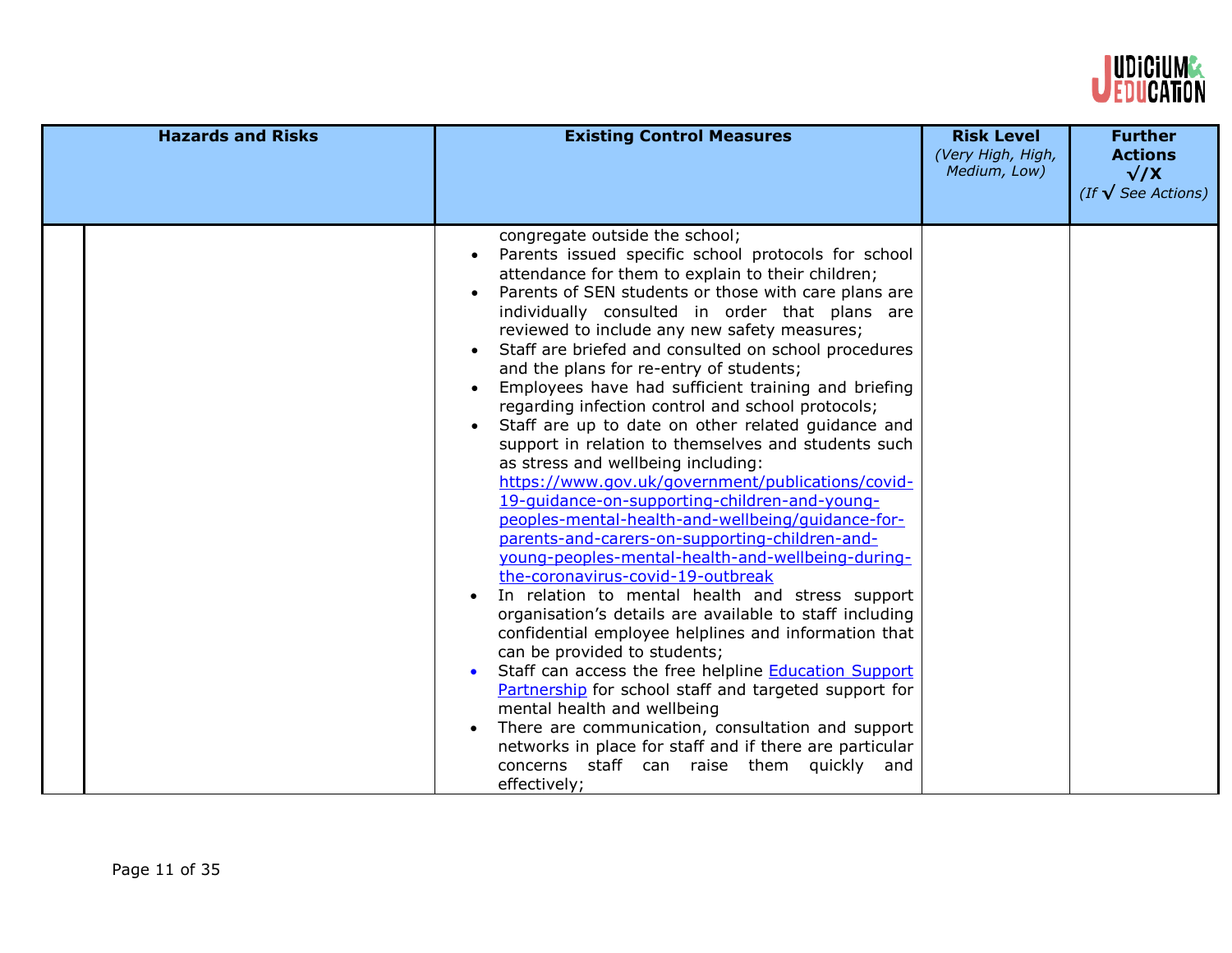

| <b>Hazards and Risks</b> | <b>Existing Control Measures</b>                                                                                                                                                                                                                                                                                                                                                                                                                                                                                                                                                                                                                                                                                                                                                                                                                                                                                                                                                                                                                                                                                                                                                                                                                                                                                                                                                                                                  | <b>Risk Level</b><br>(Very High, High,<br>Medium, Low) | <b>Further</b><br><b>Actions</b><br>$\sqrt{X}$<br>(If $\sqrt{\ }$ See Actions) |
|--------------------------|-----------------------------------------------------------------------------------------------------------------------------------------------------------------------------------------------------------------------------------------------------------------------------------------------------------------------------------------------------------------------------------------------------------------------------------------------------------------------------------------------------------------------------------------------------------------------------------------------------------------------------------------------------------------------------------------------------------------------------------------------------------------------------------------------------------------------------------------------------------------------------------------------------------------------------------------------------------------------------------------------------------------------------------------------------------------------------------------------------------------------------------------------------------------------------------------------------------------------------------------------------------------------------------------------------------------------------------------------------------------------------------------------------------------------------------|--------------------------------------------------------|--------------------------------------------------------------------------------|
|                          | Hazard reporting mechanisms are in place and are<br>$\bullet$<br>easily accessible;<br>Talks with staff about the planned changes (E.g.<br>safety measures, timetable changes and staggered<br>arrival and departure times), have taken place,<br>including discussing whether additional training<br>would be helpful<br>COVID-19 guidelines are published in the school's<br>$\bullet$<br>website<br>Parents/Carers are informed of the general<br>$\bullet$<br>arrangements being made and what is expected of<br>them in terms of dropping off and collecting children<br>and any other local important procedures,<br>emphasising their role in terms of the local and<br>national approach would also be appropriate as that<br>potentially impacts on school life and the whole<br>pandemic control measures<br>When possible staff will be permitted to work from<br>home<br>Whenever possible, meetings will take place<br>remotely via videoconferencing or phone, and letters<br>are also used for communications<br>People deemed vulnerable take particular care to<br>minimise contact with others and are advised to<br>follow Guidance on shielding and protecting people<br>who are clinically extremely vulnerable from COVID-<br>19<br>Risk assessments and plans are consulted and<br>$\bullet$<br>discussed with relevant staff, including on a one-to-<br>one basis for some to enable staff to speak about |                                                        |                                                                                |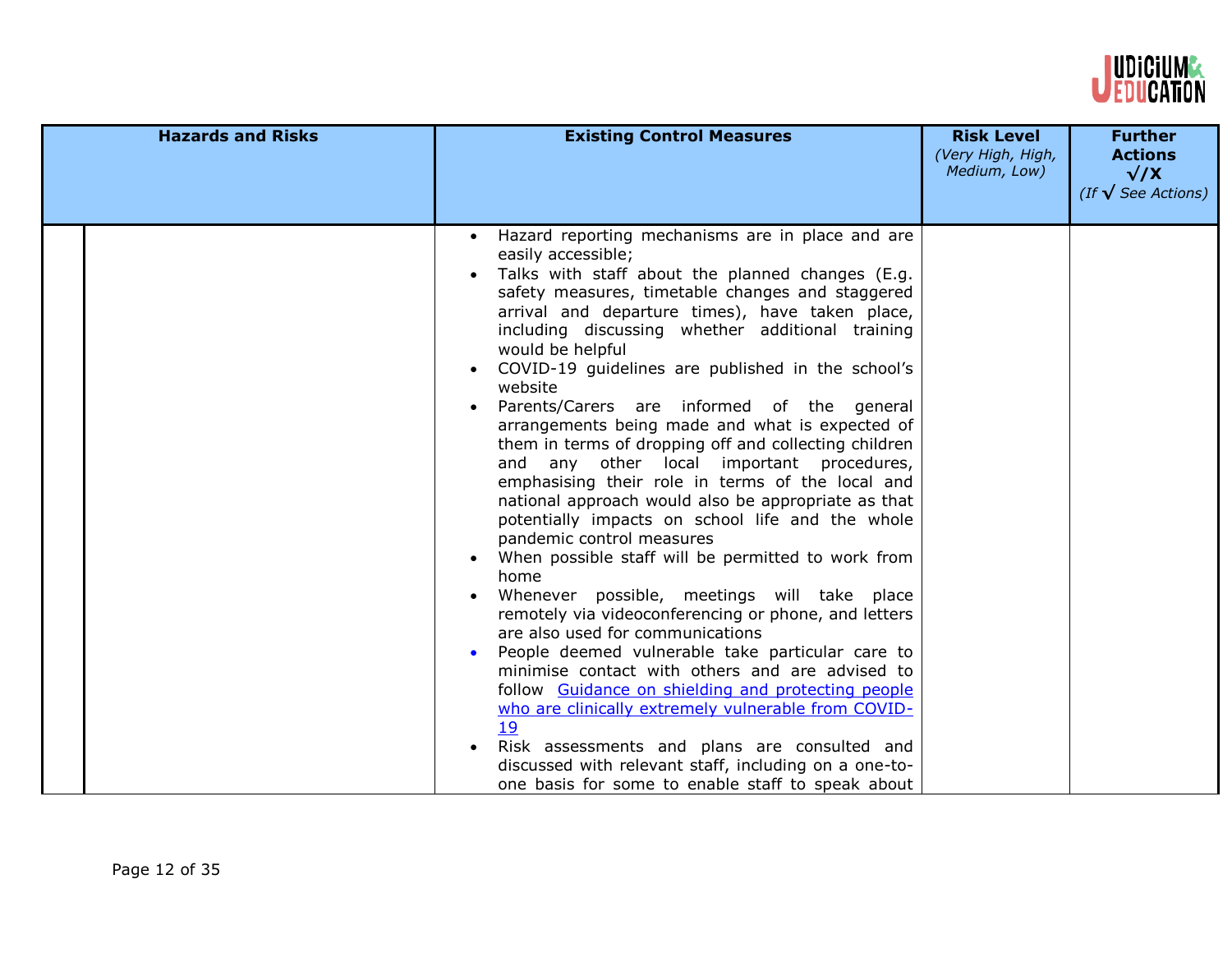

|    | <b>Hazards and Risks</b>                                                                                                                             | <b>Existing Control Measures</b>                                                                                                                                                                                                                                                                                                                                                                                                                                                                                                                                                                                                                                                                                                                                                 | <b>Risk Level</b><br>(Very High, High,<br>Medium, Low) | <b>Further</b><br><b>Actions</b><br>$\sqrt{X}$<br>(If $\sqrt{\ }$ See Actions) |
|----|------------------------------------------------------------------------------------------------------------------------------------------------------|----------------------------------------------------------------------------------------------------------------------------------------------------------------------------------------------------------------------------------------------------------------------------------------------------------------------------------------------------------------------------------------------------------------------------------------------------------------------------------------------------------------------------------------------------------------------------------------------------------------------------------------------------------------------------------------------------------------------------------------------------------------------------------|--------------------------------------------------------|--------------------------------------------------------------------------------|
|    |                                                                                                                                                      | their own situation and reasonable adjustments to<br>be made<br>The school will try as far as practically possible to be<br>flexible and accommodate additional measures for<br>vulnerable people where appropriate<br>Specific risk assessments for new and expectant<br>mothers are completed<br>Staff that travel abroad during the summer holiday<br>to countries that are not on the Coronavirus<br>(COVID-19): travel corridor list will self-isolate for<br>14 days before they are due to return to work in the<br>autumn term. Where it is not possible to avoid a<br>member of staff having to quarantine during term<br>time, the school will consider if it is possible to<br>temporarily amend working arrangements to enable<br>them to isolate and work from home |                                                        |                                                                                |
| 2. | Spread/contraction of COVID-19 due to<br>lack of social distancing measures during<br>the school day including:<br>• Drop off / entry to the school. | Drop off<br>Drop-off and collection points and timings for each<br>group have been identified, this information has<br>been cascaded to parents.<br>The playground has been demarcated to enable<br>parents to remain 2m away from other parents<br>during drop off of students;<br>Parents are asked to not congregate in the<br>playground before the designated school start time<br>for their child (if more than one child is to be<br>dropped off, parents will be able to remain in the<br>playground keeping 2m away from others);<br>Parents and carers are required to wear face                                                                                                                                                                                       | medium                                                 |                                                                                |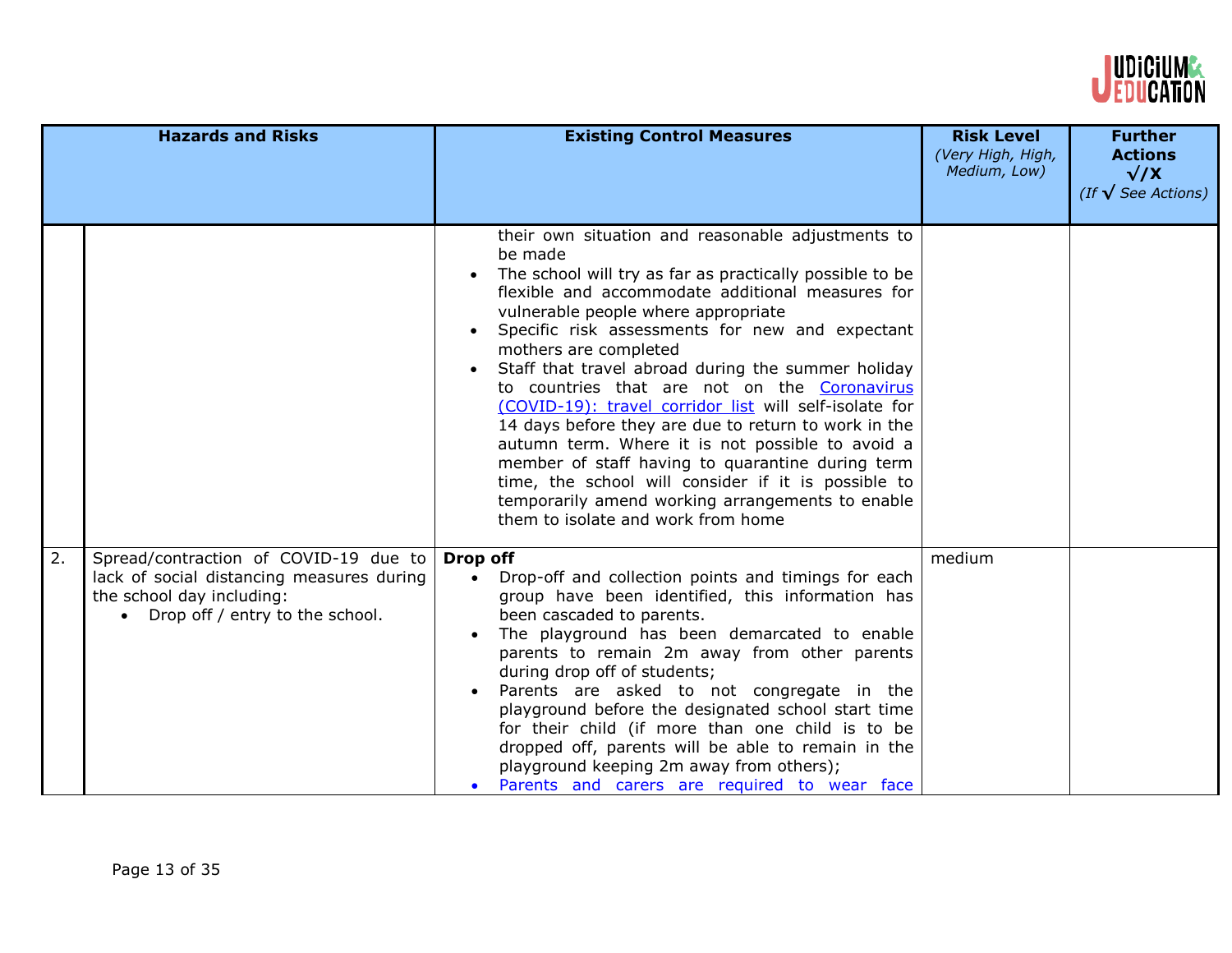

| <b>Hazards and Risks</b> | <b>Existing Control Measures</b>                                                                                                                                                                                                                                                                                                                                                                                                                                                                                                                                                                                                                                                                              | <b>Risk Level</b><br>(Very High, High,<br>Medium, Low) | <b>Further</b><br><b>Actions</b><br>$\sqrt{X}$<br>(If $\sqrt{\ }$ See Actions) |
|--------------------------|---------------------------------------------------------------------------------------------------------------------------------------------------------------------------------------------------------------------------------------------------------------------------------------------------------------------------------------------------------------------------------------------------------------------------------------------------------------------------------------------------------------------------------------------------------------------------------------------------------------------------------------------------------------------------------------------------------------|--------------------------------------------------------|--------------------------------------------------------------------------------|
|                          | coverings whilst on school premises.<br>Start times have been staggered for each class in<br>order to prevent large numbers of parents in the<br>playground/on school grounds;<br>Start times are designed to enable one group of<br>parents to leave the site before the next group<br>arrive;<br>Parents are reminded to leave the site once their<br>children have entered the building;<br>Only one parent/guardian per child is permitted on<br>site;<br>If there are additional siblings who have no other<br>carers at home and who are not at school they are<br>permitted to stand with their parent. They are not<br>to be allowed to run around the playground or<br>interact with other families. |                                                        |                                                                                |
|                          | <b>Entry to the school:</b><br>Students will be met at the designated classroom<br>door / entrance by their Teacher;<br>Parents/Guardians are NOT permitted to enter the<br>school buildings;<br>Entrance doors are held open, reducing the number<br>of occupants touching the doors;<br>Hand-wash stations are located at the entrance to<br>the school (classroom or other). All occupants are<br>required to wash their hands (soap/water or hand<br>sanitiser) on entry to the school;<br>Good hand washing signage to instruct students<br>how to do this effectively is displayed;                                                                                                                     |                                                        |                                                                                |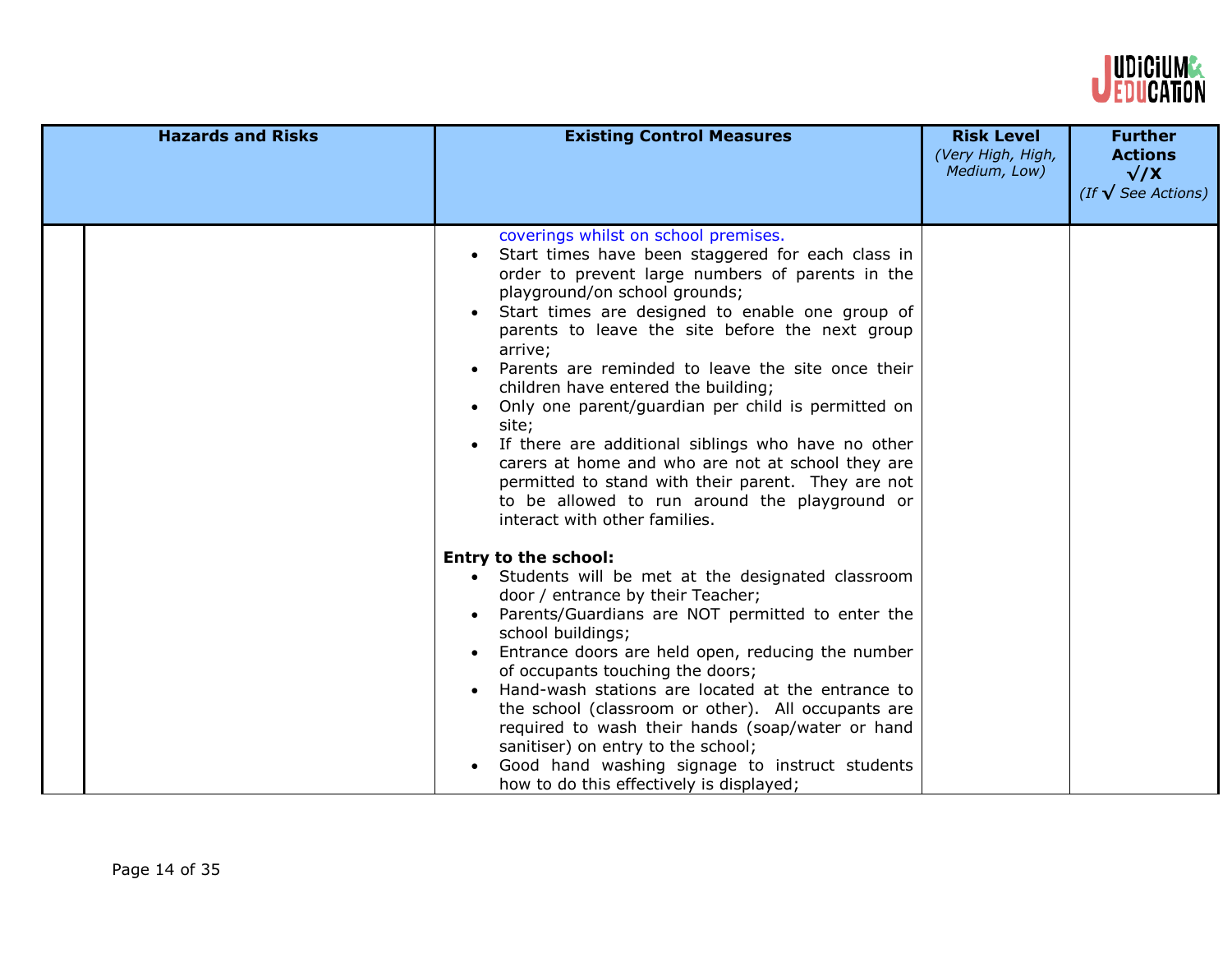

|    | <b>Hazards and Risks</b>                                                                                                                          | <b>Existing Control Measures</b>                                                                                                                                                                                                                                                                                                                                                                                                                                                                                                                                                                                                                                                                                                                                                                                                                                                                                                              | <b>Risk Level</b><br>(Very High, High,<br>Medium, Low) | <b>Further</b><br><b>Actions</b><br>$\sqrt{X}$<br>(If $\sqrt{\ }$ See Actions) |
|----|---------------------------------------------------------------------------------------------------------------------------------------------------|-----------------------------------------------------------------------------------------------------------------------------------------------------------------------------------------------------------------------------------------------------------------------------------------------------------------------------------------------------------------------------------------------------------------------------------------------------------------------------------------------------------------------------------------------------------------------------------------------------------------------------------------------------------------------------------------------------------------------------------------------------------------------------------------------------------------------------------------------------------------------------------------------------------------------------------------------|--------------------------------------------------------|--------------------------------------------------------------------------------|
|    |                                                                                                                                                   | Help is available for children and young people who<br>$\bullet$<br>have trouble cleaning their hands independently;<br>Hand washing demonstrations have been provided<br>to students on how to adequately wash their hands.<br>Where ground floor classrooms/offices have fire<br>exits leading directly outside, these are utilised as<br>entry points to reduce congestion in main entry<br>points.                                                                                                                                                                                                                                                                                                                                                                                                                                                                                                                                        |                                                        |                                                                                |
| 3. | Spread/contraction of COVID-19 due to<br>lack of social distancing measures during<br>the school day including:<br>• Pickup / leaving the school. | Pick up<br>Drop-off and collection points and timings for each<br>$\bullet$<br>group have been identified, this information has<br>been cascaded to parents.<br>The playground has been demarcated to enable<br>parents to remain 2m away from other parents<br>during drop off of students;<br>Parents and carers are required to wear face<br>covering whilst on the school premises.<br>Parents are asked to not congregate in the<br>playground for longer that 5minutes before the<br>designated school finish time for their child (if more<br>than one child is to be picked up parents will be able<br>to remain in the playground/pick-up point keeping<br>2m away from others);<br>Finish times have been staggered for each class in<br>order to prevent large numbers of parents in the<br>playground/on school grounds;<br>Finish times are designed to enable one group of<br>parents and students to leave the site before the | Medium                                                 |                                                                                |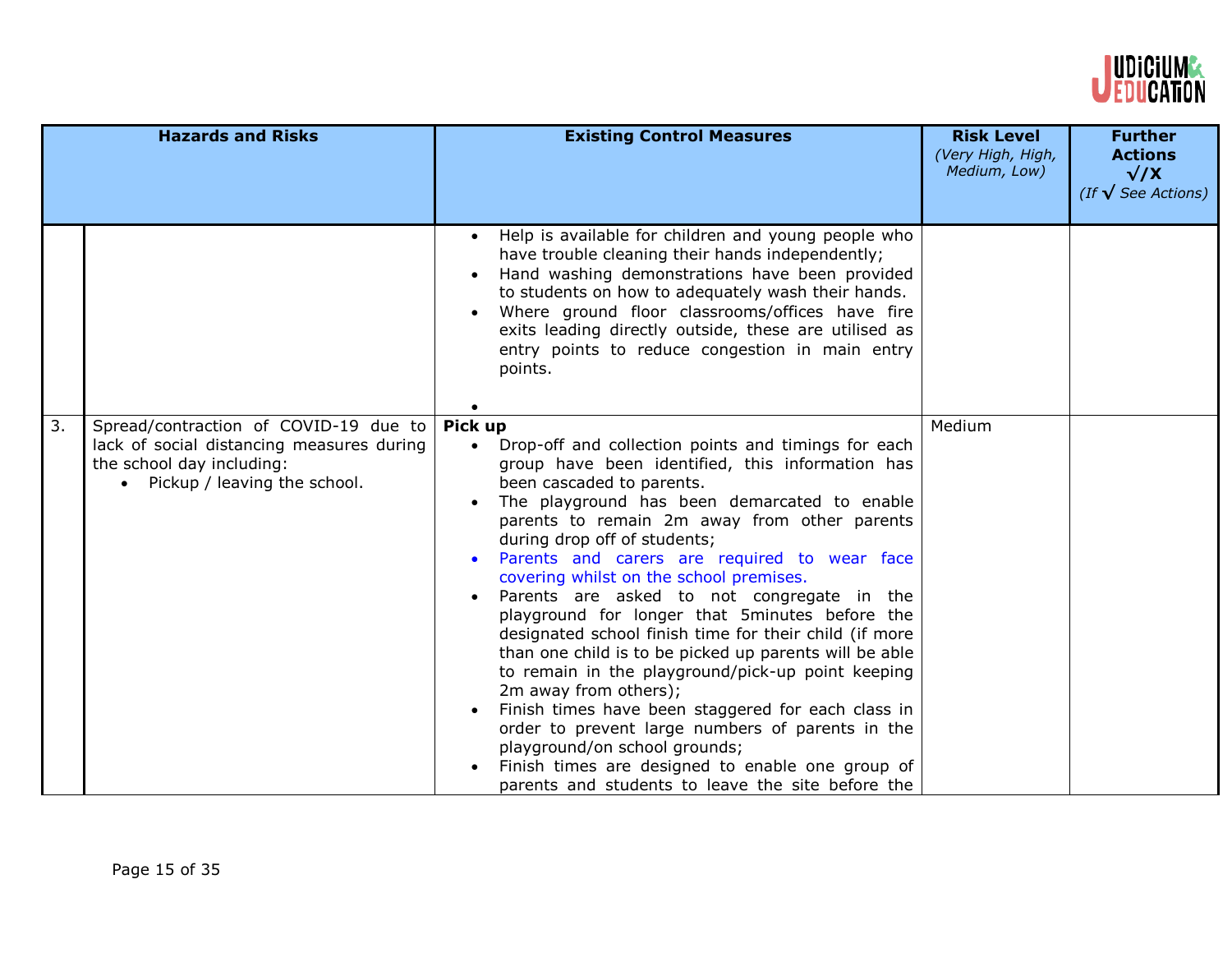

| <b>Hazards and Risks</b> | <b>Existing Control Measures</b>                                                                                                                                                                                                                                                                                                                                                                                                                                                                                                                                                                                                                                                                                                                                                                                                                                                                                                                                                                                                                                                                                                                                                                                                                         | <b>Risk Level</b><br>(Very High, High,<br>Medium, Low) | <b>Further</b><br><b>Actions</b><br>$\sqrt{X}$<br>(If $\sqrt{\ }$ See Actions) |
|--------------------------|----------------------------------------------------------------------------------------------------------------------------------------------------------------------------------------------------------------------------------------------------------------------------------------------------------------------------------------------------------------------------------------------------------------------------------------------------------------------------------------------------------------------------------------------------------------------------------------------------------------------------------------------------------------------------------------------------------------------------------------------------------------------------------------------------------------------------------------------------------------------------------------------------------------------------------------------------------------------------------------------------------------------------------------------------------------------------------------------------------------------------------------------------------------------------------------------------------------------------------------------------------|--------------------------------------------------------|--------------------------------------------------------------------------------|
|                          | next group arrive;<br>Parents are reminded to leave the site once their<br>children have been collected;<br>Only one parent/guardian per child is permitted on<br>site;<br>If there are additional siblings who have no other<br>carers at home and who are not at school they are<br>permitted to stand with their parent. They are not<br>to be allowed to run around the playground or<br>interact with other families.<br>A one-way system for parents arriving and leaving<br>has been introduced.<br>Leaving the school:<br>• Students will be collected in the playground by their<br>parent;<br>Parents/Guardians are NOT permitted to enter the<br>school buildings;<br>Exit doors are held open, reducing the number of<br>occupants touching the doors;<br>Students are reminded to wash hands as they leave<br>the school building;<br>Hand-wash stations are located at the exits from the<br>school (classroom or other);<br>Help is available for children and young people who<br>have trouble cleaning their hands independently;<br>Hand washing demonstrations have been provided<br>to students on how to adequately wash their hands;<br>Good hand washing signage to instruct students<br>how to do this effectively is displayed. |                                                        |                                                                                |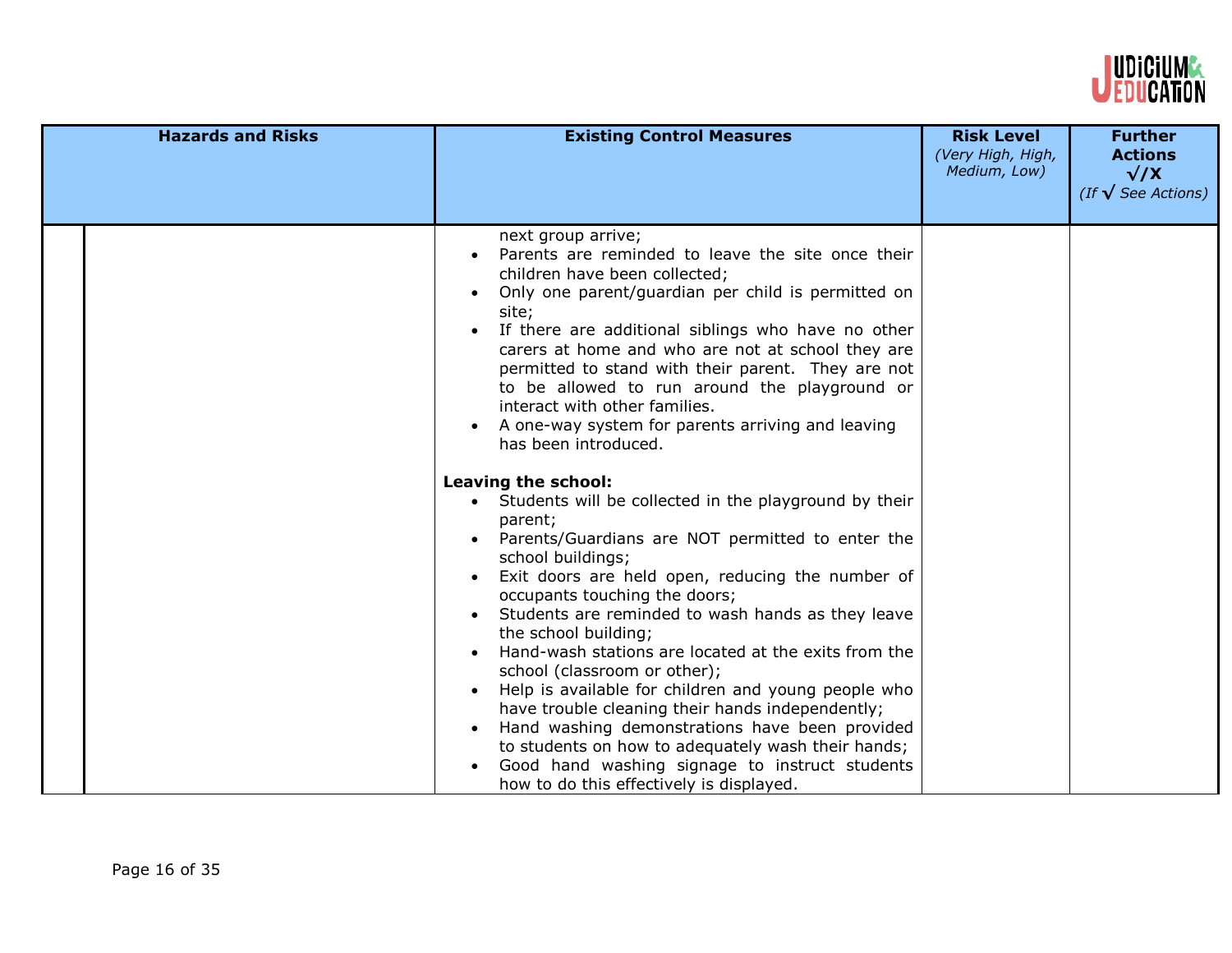

|    | <b>Hazards and Risks</b>                                                                                                                         | <b>Existing Control Measures</b>                                                                                                                                                                                                                                                                                                                                                                                                                                                                                                                                                                                                                                                                                                                                                                                                                                                                                                                                                                                                                                                                                                                                                                                                            | <b>Risk Level</b><br>(Very High, High,<br>Medium, Low) | <b>Further</b><br><b>Actions</b><br>$\sqrt{X}$<br>(If $\sqrt{\ }$ See Actions) |
|----|--------------------------------------------------------------------------------------------------------------------------------------------------|---------------------------------------------------------------------------------------------------------------------------------------------------------------------------------------------------------------------------------------------------------------------------------------------------------------------------------------------------------------------------------------------------------------------------------------------------------------------------------------------------------------------------------------------------------------------------------------------------------------------------------------------------------------------------------------------------------------------------------------------------------------------------------------------------------------------------------------------------------------------------------------------------------------------------------------------------------------------------------------------------------------------------------------------------------------------------------------------------------------------------------------------------------------------------------------------------------------------------------------------|--------------------------------------------------------|--------------------------------------------------------------------------------|
|    |                                                                                                                                                  |                                                                                                                                                                                                                                                                                                                                                                                                                                                                                                                                                                                                                                                                                                                                                                                                                                                                                                                                                                                                                                                                                                                                                                                                                                             |                                                        |                                                                                |
| 4. | Spread/contraction of COVID-19 due to<br>lack of social distancing measures during<br>the school day including:<br>• Classroom use / activities. | There will be no large gatherings such as assemblies<br>or collective worship with more than<br>one<br>group/'bubble'.<br>Classroom sizes are restricted to a normal number<br>of students (approximately 30), 1 teacher and LSA if<br>required (specific needs of class);<br>Students are kept in small groups as they cannot<br>socially distance themselves at all times;<br>The class group will not interact with other groups<br>within the school;<br>Hand washing is completed on entrance to the class<br>and between specific activities;<br>Students are allocated resources and are not<br>encouraged to share;<br>Individual and very frequently used equipment such<br>as pencils and pens are not shared;<br>Staff and pupils have their own items;<br>Classroom based resources are only shared within a<br>$\bullet$<br>bubble. These resources are cleaned regularly as<br>are classroom surfaces;<br>Resources shared between bubbles, such as sports,<br>art and science equipment are rotated to allow them<br>to be left unused and out of reach for a period of at<br>least 48 hours (72 hours for plastics);<br>Outdoor equipment is more frequently cleaned;<br>The school limits the amount of equipment students | Medium                                                 |                                                                                |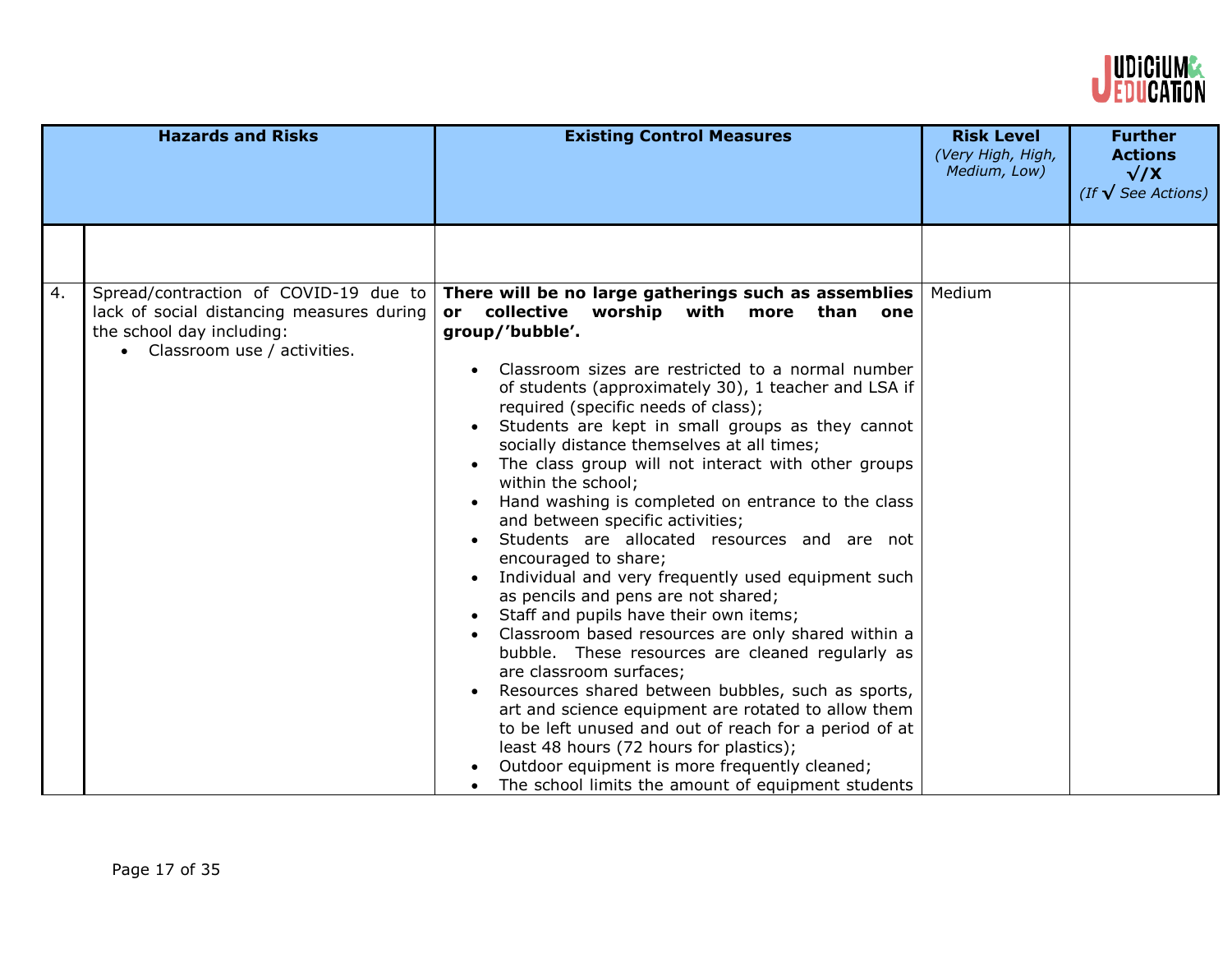

|    | <b>Hazards and Risks</b>                                                                                                             | <b>Existing Control Measures</b>                                                                                                                                                                                                                                                                                                                                                                                                                                                                                                                                                                                                                                                                                                                                                                                                                                                                                                                                                                                                                                                                                              | <b>Risk Level</b><br>(Very High, High,<br>Medium, Low) | <b>Further</b><br><b>Actions</b><br>$\sqrt{X}$<br>(If $\sqrt{\ }$ See Actions) |
|----|--------------------------------------------------------------------------------------------------------------------------------------|-------------------------------------------------------------------------------------------------------------------------------------------------------------------------------------------------------------------------------------------------------------------------------------------------------------------------------------------------------------------------------------------------------------------------------------------------------------------------------------------------------------------------------------------------------------------------------------------------------------------------------------------------------------------------------------------------------------------------------------------------------------------------------------------------------------------------------------------------------------------------------------------------------------------------------------------------------------------------------------------------------------------------------------------------------------------------------------------------------------------------------|--------------------------------------------------------|--------------------------------------------------------------------------------|
|    |                                                                                                                                      | bring to school to only essentials such as lunch<br>boxes, hats, coats, reading book<br>Students are regularly reminded not to touch their<br>or other students faces;<br>Classroom furniture has been reduced. Displays,<br>unnecessary cupboards and soft furnishings, soft<br>toys and those with intricate parts have been<br>removed and are not permitted. This is designed to<br>enable suitable social distancing and successful and<br>effective cleaning of all surfaces;<br>Classrooms are arranged so that students sit side by<br>side and facing forwards, rather than face to face or<br>side on;<br>Where possible classes/activities will be completed<br>outside;<br>Play equipment will be used in rotation. Equipment<br>is cleaned before use by each designated class<br>group;<br>The same Teacher and LSA (where applicable) are<br>$\bullet$<br>assigned to a class each day. Where possible this<br>will be one teacher for the whole and subsequent<br>days;<br>The timetable has been reviewed to decide which<br>lessons or activities can be delivered to reduce<br>movement around the school. |                                                        |                                                                                |
| 5. | Spread/contraction of COVID-19 due to<br>lack of social distancing measures during<br>the school day including:<br>$\bullet$ Dining; | Separate lunch breaks are designated for each<br>teaching group (bubble). Students will stay in these<br>groups during lunch;<br>Students have packed lunches or are delivered<br>$\bullet$                                                                                                                                                                                                                                                                                                                                                                                                                                                                                                                                                                                                                                                                                                                                                                                                                                                                                                                                   | Medium                                                 |                                                                                |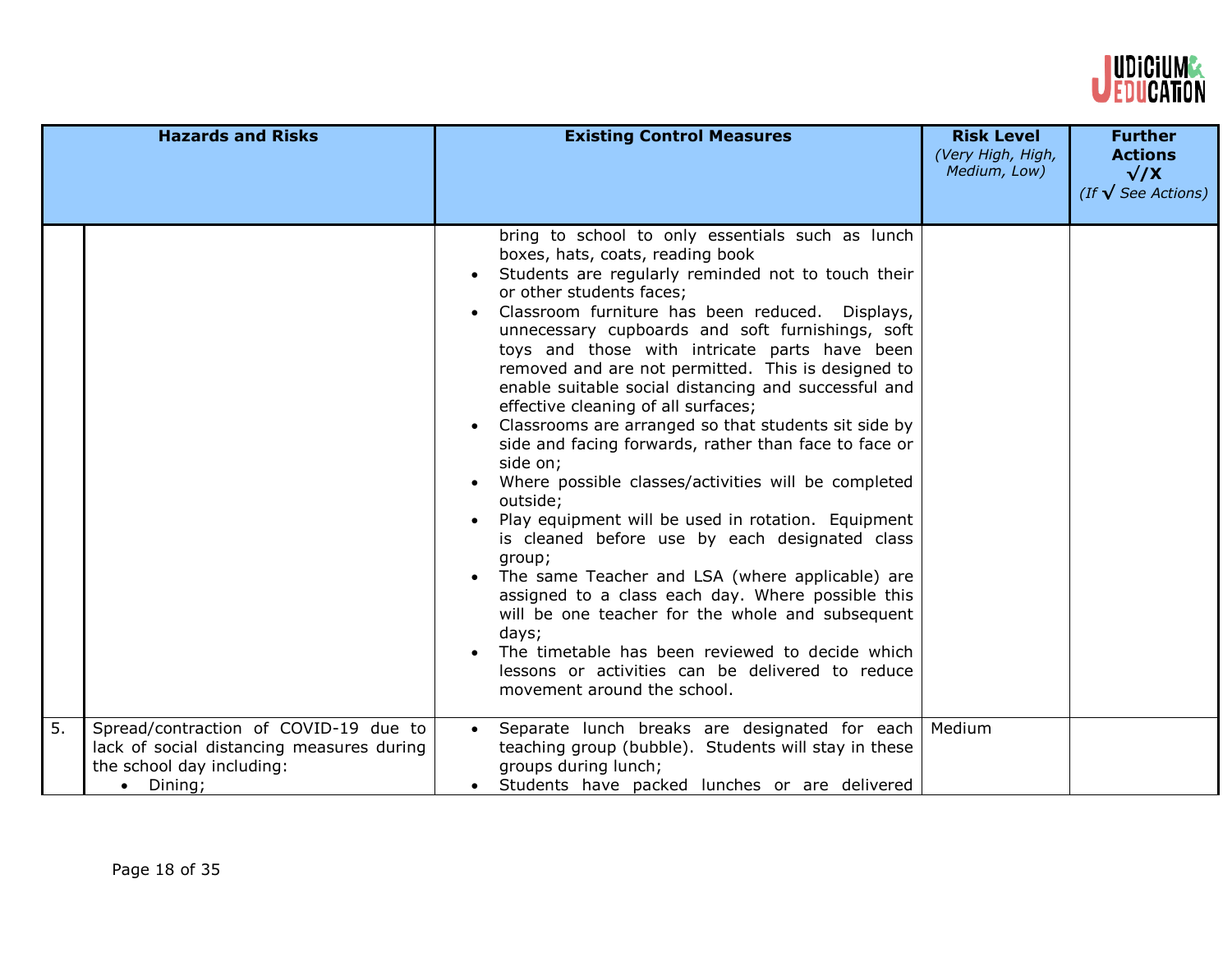

| <b>Hazards and Risks</b>                                                         | <b>Existing Control Measures</b>                                                                                                                                                                                                                                                                                                                                                                                                                                                                                                                                                                                                                                                                                                                                                                                                                                                                                  | <b>Risk Level</b><br>(Very High, High,<br>Medium, Low) | <b>Further</b><br><b>Actions</b><br>$\sqrt{X}$<br>(If $\sqrt{\ }$ See Actions) |
|----------------------------------------------------------------------------------|-------------------------------------------------------------------------------------------------------------------------------------------------------------------------------------------------------------------------------------------------------------------------------------------------------------------------------------------------------------------------------------------------------------------------------------------------------------------------------------------------------------------------------------------------------------------------------------------------------------------------------------------------------------------------------------------------------------------------------------------------------------------------------------------------------------------------------------------------------------------------------------------------------------------|--------------------------------------------------------|--------------------------------------------------------------------------------|
| Moving around the school;<br>$\bullet$<br>Break-time / playgrounds.<br>$\bullet$ | school lunches to designated classrooms;<br>Children having cooked school lunches have<br>staggered lunch times for each year group.<br>Each year group eats in their own space $-$ either the<br>Hall or the Dining Hall.<br>Within that space, children sit at tables with other<br>members of their own class.<br>2m spacing is maintained between the tables of<br>adjacent classes.<br>Windows are open in the Hall and Dining Hall.<br>Children collect their lunch from the servery and<br>their cutlery from a container on the table. They<br>serve themselves to water from the jug on their<br>table.<br>After each sitting, tables, benches or chairs and the<br>water jug are cleaned and the unused cups and<br>cutlery container are changed.<br>Tables are wiped clean with an appropriate<br>disinfectant before and after lunch;<br>Students wash their hands before and after eating<br>lunch. |                                                        |                                                                                |
|                                                                                  | Moving around the school:<br>Movement to different areas within the school is<br>reduced as much as possible;<br>External doors are used to move students from one<br>area to another.<br>Effectively creating external<br>corridors in the open air;<br>Where possible, all spaces are well ventilated using<br>natural ventilation (opening windows) or ventilation                                                                                                                                                                                                                                                                                                                                                                                                                                                                                                                                             |                                                        |                                                                                |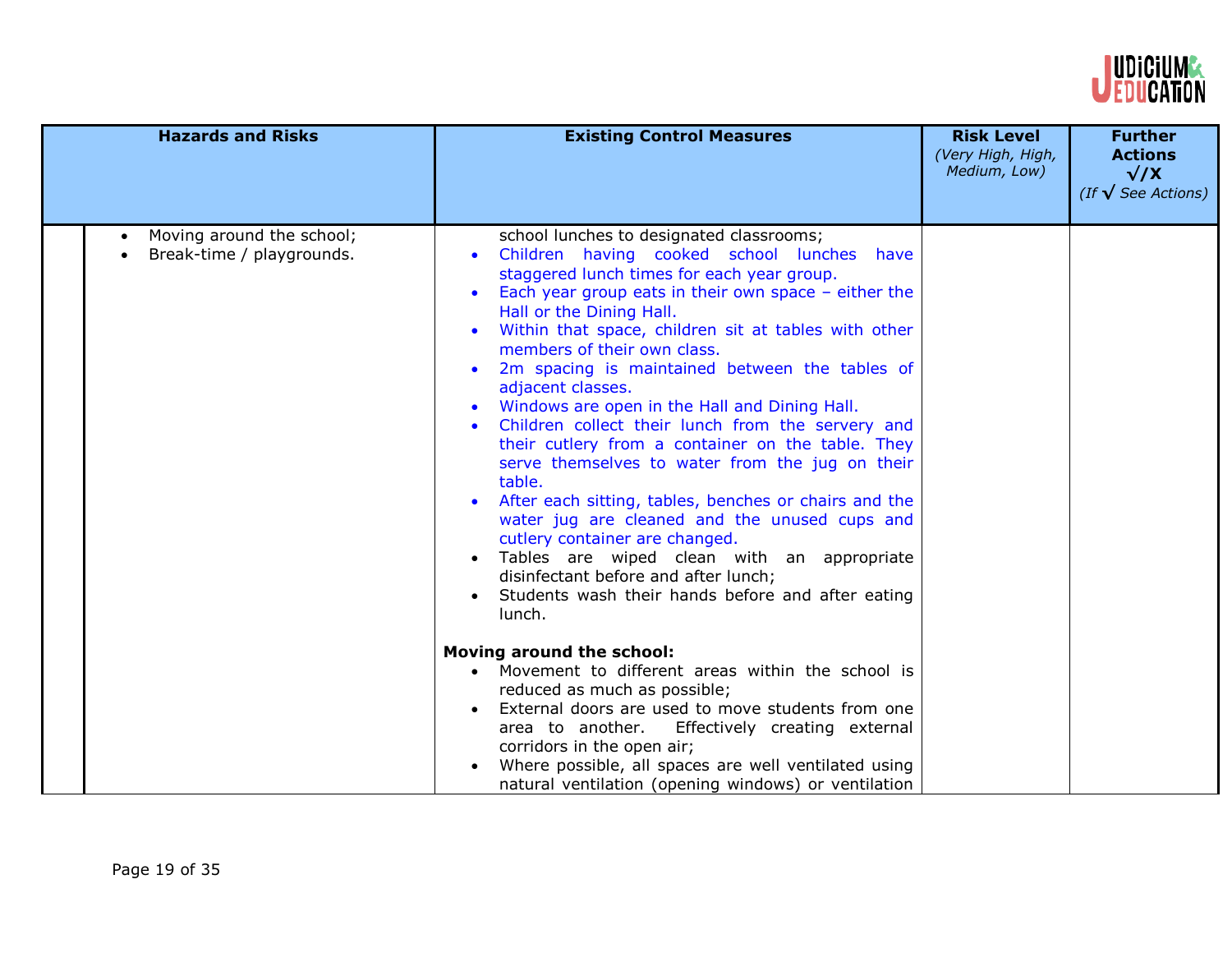

| <b>Hazards and Risks</b> | <b>Existing Control Measures</b>                                                                                                                                                                                                                                                                                                                                                                                                                                                                                                                                                                                                                                                                                                | <b>Risk Level</b><br>(Very High, High,<br>Medium, Low) | <b>Further</b><br><b>Actions</b><br>$\sqrt{X}$<br>(If $\sqrt{\ }$ See Actions) |
|--------------------------|---------------------------------------------------------------------------------------------------------------------------------------------------------------------------------------------------------------------------------------------------------------------------------------------------------------------------------------------------------------------------------------------------------------------------------------------------------------------------------------------------------------------------------------------------------------------------------------------------------------------------------------------------------------------------------------------------------------------------------|--------------------------------------------------------|--------------------------------------------------------------------------------|
|                          | units;<br>Additional furniture, coats, bags are not permitted in<br>the school corridor;<br>Corridors are sterile environments and kept as clear<br>as possible;<br>Corridors that cannot provide 2m separation<br>(although passing in the corridor is deemed low<br>risk) are designated one way where possible;<br>Corridor floors are demarcated to show direction<br>and safe distance signage;<br>Times are allocated for each group to reduce the<br>need to pass one another in open spaces;<br>Where possible students will move with their group<br>only and will not mix with other groups;<br>Staff will generally manage student movement but<br>keep a suitable social distance from students and<br>other staff; |                                                        |                                                                                |
|                          | <b>Face coverings:</b><br>The design and layout of the school enables<br>students to move around at a suitable social<br>distance from others<br>Year group bubbles are maintained at all times<br>including when students move throughout the<br>school<br>Break-times / playgrounds:<br>Separate times or areas (at a safe distance using<br>government guidance) are issued for each separate<br>year group (bubble).                                                                                                                                                                                                                                                                                                        |                                                        |                                                                                |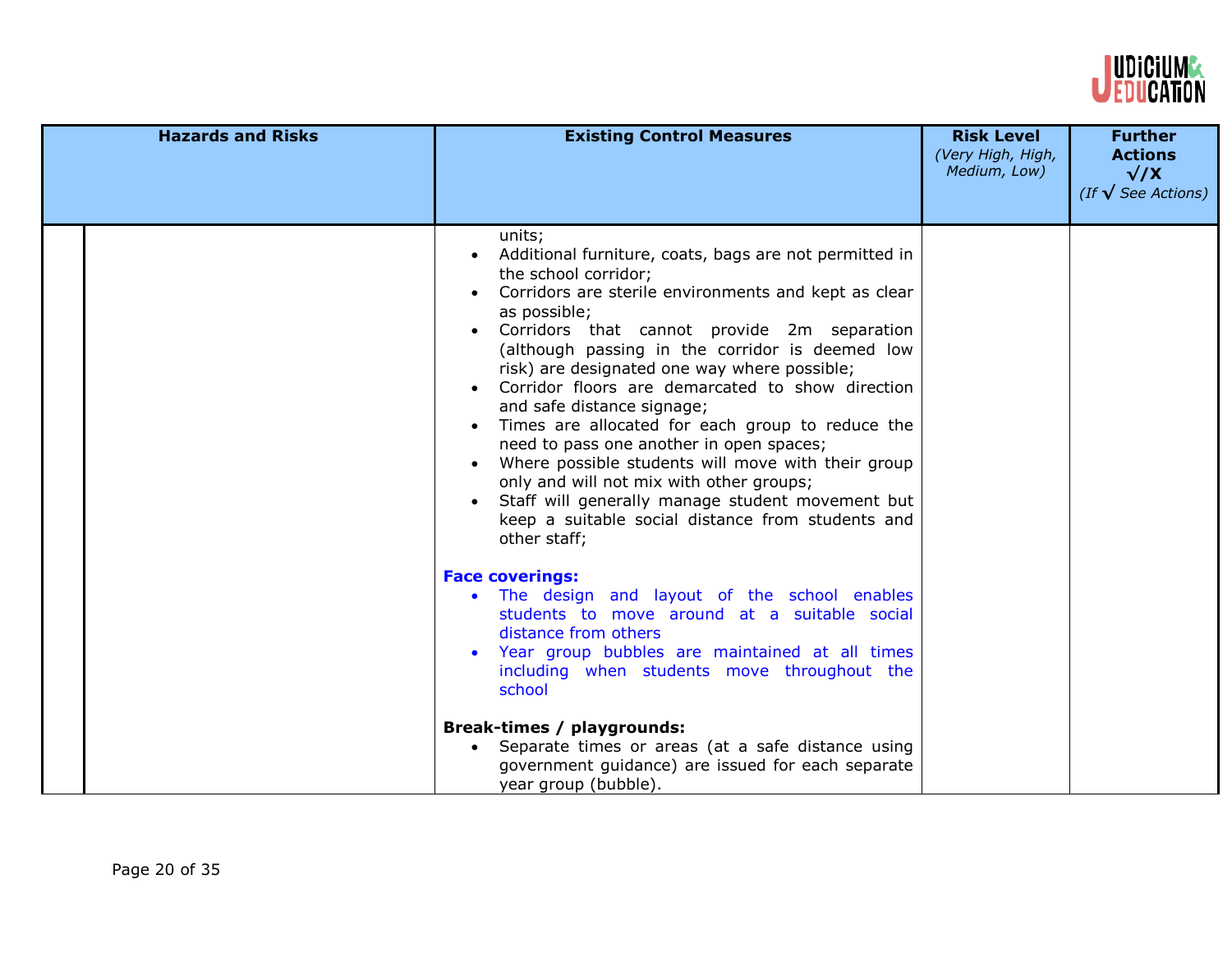

|    | <b>Hazards and Risks</b>                                                                   | <b>Existing Control Measures</b>                                                                                                                                                                                                                                                                                                                                                                                                                                                                                                                                                                                                                                                            | <b>Risk Level</b><br>(Very High, High,<br>Medium, Low) | <b>Further</b><br><b>Actions</b><br>$\sqrt{X}$<br>(If $\sqrt{\ }$ See Actions) |
|----|--------------------------------------------------------------------------------------------|---------------------------------------------------------------------------------------------------------------------------------------------------------------------------------------------------------------------------------------------------------------------------------------------------------------------------------------------------------------------------------------------------------------------------------------------------------------------------------------------------------------------------------------------------------------------------------------------------------------------------------------------------------------------------------------------|--------------------------------------------------------|--------------------------------------------------------------------------------|
|    |                                                                                            | Students are only permitted to complete suitable<br>activities with their year group;<br>Due to potential issues with reduced numbers of<br>staff and trained first aiders, playground activities<br>are strictly controlled with structured play. Rough<br>play is prevented;<br>Daily inspection and enhanced cleaning programs<br>are in place for external areas and equipment;<br>Outside play equipment and toys will be used in<br>rotation;<br>Equipment is cleaned before use by each designated<br>class group;<br>Outside play equipment and toys have been<br>reduced;<br>This is designed to enable successful and effective<br>cleaning of all outside toys / play equipment. |                                                        |                                                                                |
| 6. | Spread/contraction of COVID-19 due to<br>lack of hand-washing and general poor<br>hygiene. | Staff and parents are encouraged to use education<br>resources such as e-bug and PHE schools resources;<br>Hand washing stations are positioned at each<br>student, staff and visitor entrance to the school;<br>All those entering the school are required to<br>wash/sanitise their hands;<br>Hand washing stations are located on each floor,<br>within each classroom and on entry to the dining<br>hall;<br>Hand washing sinks are located within each toilet<br>provision;<br>Signage is located adjacent to each wash station or                                                                                                                                                     | Medium                                                 |                                                                                |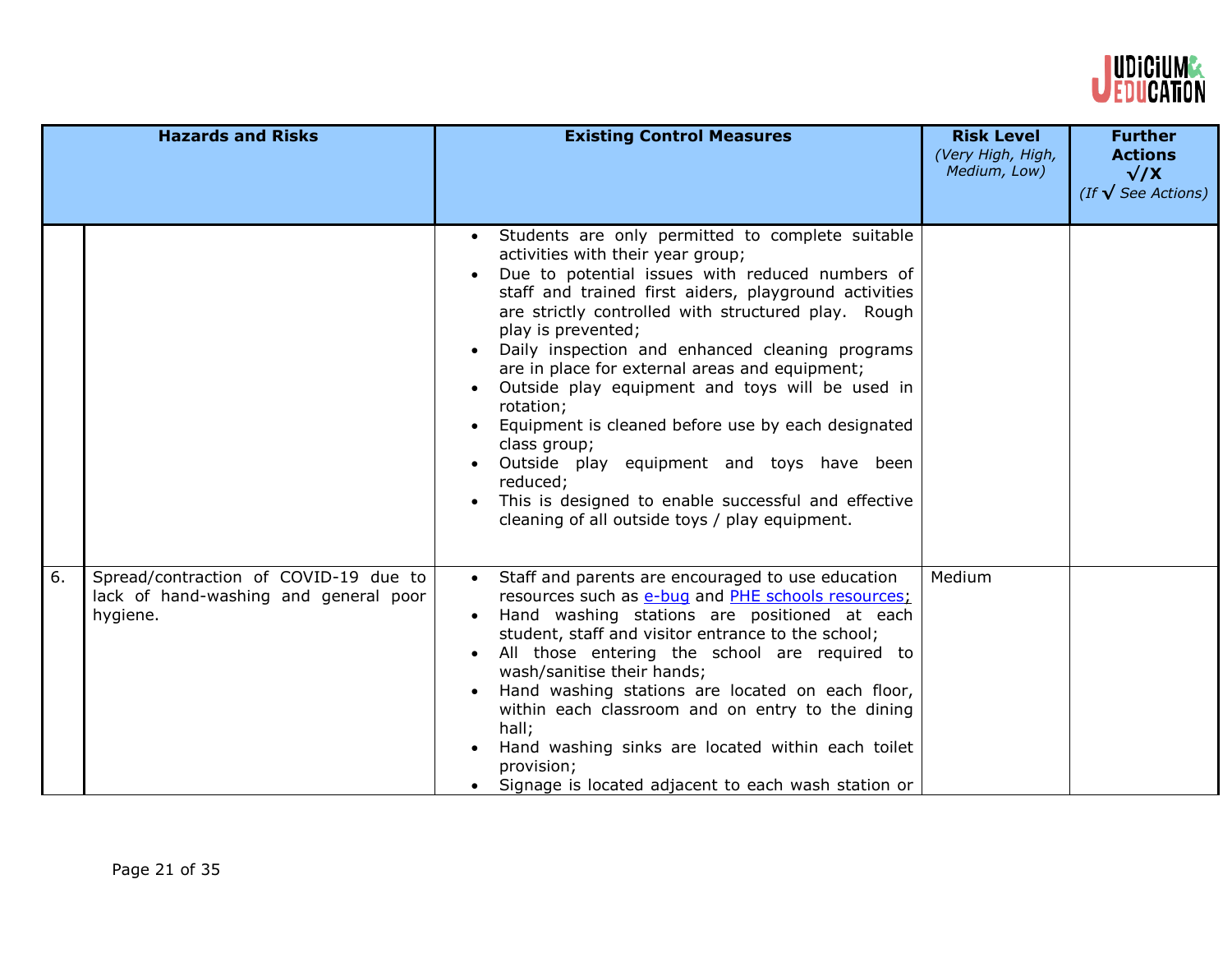

|    | <b>Hazards and Risks</b>                                                     | <b>Existing Control Measures</b>                                                                                                                                                                                                                                                                                                                                                                                                                                                                                                                                                                                                                                                                                                                                                                                                                                                                                                                                                                                              | <b>Risk Level</b><br>(Very High, High,<br>Medium, Low) | <b>Further</b><br><b>Actions</b><br>$\sqrt{X}$<br>(If $\sqrt{\ }$ See Actions) |
|----|------------------------------------------------------------------------------|-------------------------------------------------------------------------------------------------------------------------------------------------------------------------------------------------------------------------------------------------------------------------------------------------------------------------------------------------------------------------------------------------------------------------------------------------------------------------------------------------------------------------------------------------------------------------------------------------------------------------------------------------------------------------------------------------------------------------------------------------------------------------------------------------------------------------------------------------------------------------------------------------------------------------------------------------------------------------------------------------------------------------------|--------------------------------------------------------|--------------------------------------------------------------------------------|
|    |                                                                              | sink reminding occupants to wash their hands and<br>how to do it effectively;<br>Students and staff have been shown how to wash<br>hands properly;<br>Help is available for children and young people who<br>have trouble cleaning their hands independently;<br>Hand washing is recommended frequently and<br>required at the following times:<br>$\triangleright$ Entry and exit from the school;<br>$\triangleright$ After using the toilet;<br>$\triangleright$ When returning from breaks<br>$\triangleright$ On entry to the dining hall;<br>$\triangleright$ Before and after eating;<br>$\triangleright$ On entry and exit from each classroom.<br>Unnecessary touching of the face is discouraged.<br>Teachers will remind students to use tissues and bin<br>them once used. If tissues are not readily available<br>exactly when needed occupants are reminded to<br>cough or sneeze into their arm, 'catch it, bin it, kill<br>it';<br>Toilets and wash stations have single-use paper<br>towel for drying hands. |                                                        |                                                                                |
| 7. | Spread/contraction of COVID-19 due to<br>lack of adequate cleaning measures. | The school has implemented additional cleaning<br>regimes. This includes the following:<br>Frequent cleaning of classrooms, Toilets,<br>➤<br>common areas and dining halls;<br>Frequent cleaning of all touched surfaces, such<br>⋗<br>as door handles, handrails, table tops, play                                                                                                                                                                                                                                                                                                                                                                                                                                                                                                                                                                                                                                                                                                                                           | Medium                                                 |                                                                                |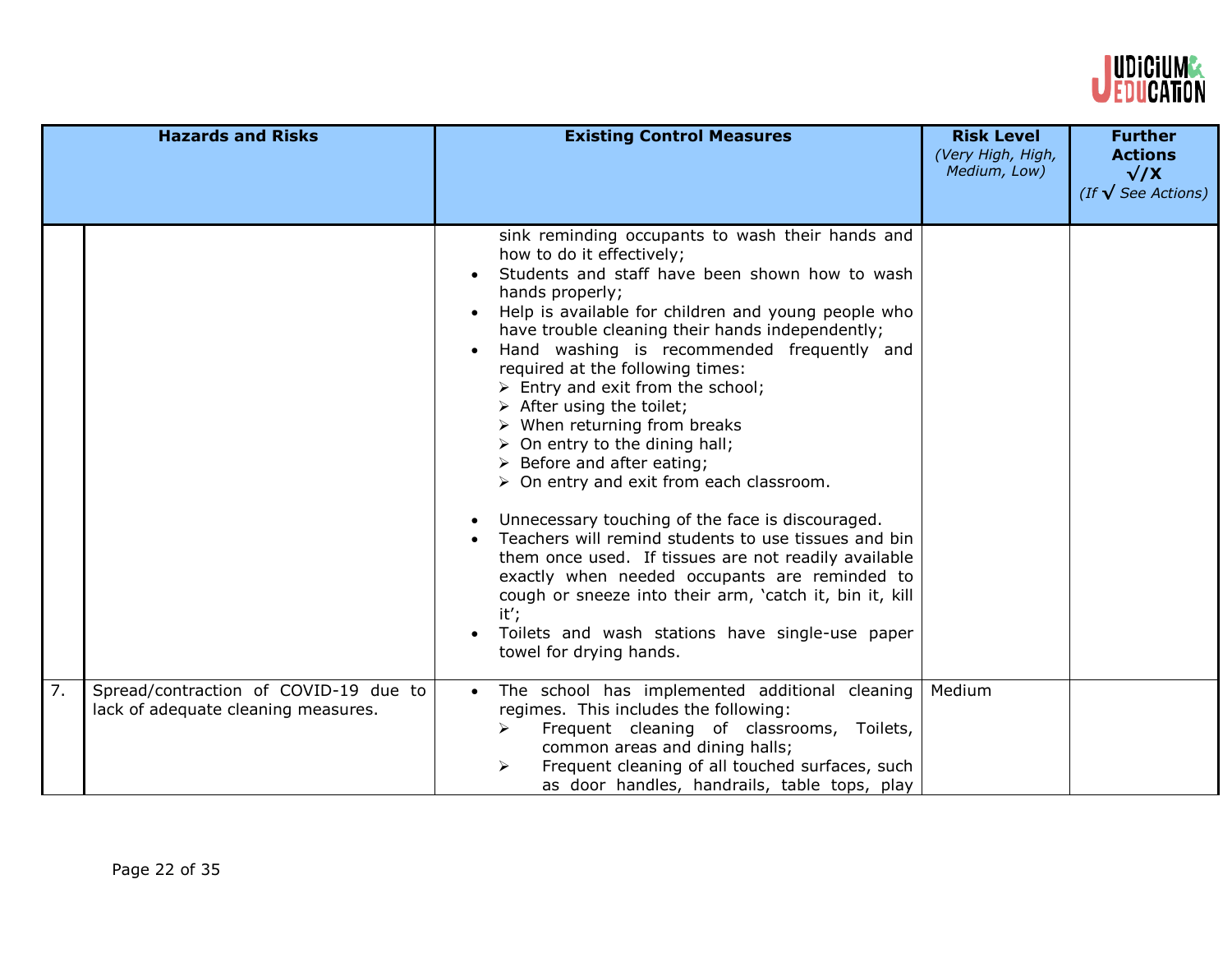

|    | <b>Hazards and Risks</b>                                                                                        | <b>Existing Control Measures</b>                                                                                                                                                                                                                                                                                                                                                                                                                                                                                                                                                                                                                                                                                                                                                                                                                                                                                   | <b>Risk Level</b><br>(Very High, High,<br>Medium, Low) | <b>Further</b><br><b>Actions</b><br>$\sqrt{X}$<br>(If $\sqrt{\ }$ See Actions) |
|----|-----------------------------------------------------------------------------------------------------------------|--------------------------------------------------------------------------------------------------------------------------------------------------------------------------------------------------------------------------------------------------------------------------------------------------------------------------------------------------------------------------------------------------------------------------------------------------------------------------------------------------------------------------------------------------------------------------------------------------------------------------------------------------------------------------------------------------------------------------------------------------------------------------------------------------------------------------------------------------------------------------------------------------------------------|--------------------------------------------------------|--------------------------------------------------------------------------------|
|    |                                                                                                                 | equipment and toys.<br>Classroom furniture and soft furnishings have been<br>reduced in order to improve the ability to effectively<br>clean rooms;<br>Classrooms will be cleaned at lunch breaks and after<br>or before school;<br>Toilets will be cleaned before or after school and<br>after lunch;<br>Common areas will be cleaned once a day;<br>Equipment used by the students and staff will be<br>suitably cleaned at the end of each day or before it<br>is used by another person;<br>If an area is suspected to have been contaminated<br>by coronavirus (a positive case is detected for an<br>occupant of a classroom), the room will be subject<br>to a hard surface clean with disposable cleaning<br>materials and the associated waste will be double<br>bagged to be stored securely for 72hours before<br>disposal as per the guidance set on COVID-19:<br>cleaning in non-healthcare settings. |                                                        |                                                                                |
| 8. | Spread/contraction of COVID-19 due to<br>lack of social distancing measures. In<br>particular school employees. | Employees are required to conform with social<br>distancing requirements at all times;<br>School offices are either reduced in occupation and<br>desks are positioned in order to provide adequate<br>separation or staff are moved to other areas to<br>reduce contact;<br>Staff rooms are not to be used unless these are<br>large enough to safely accommodate current staff<br>numbers at a safe social distance from each other;                                                                                                                                                                                                                                                                                                                                                                                                                                                                              | Medium                                                 |                                                                                |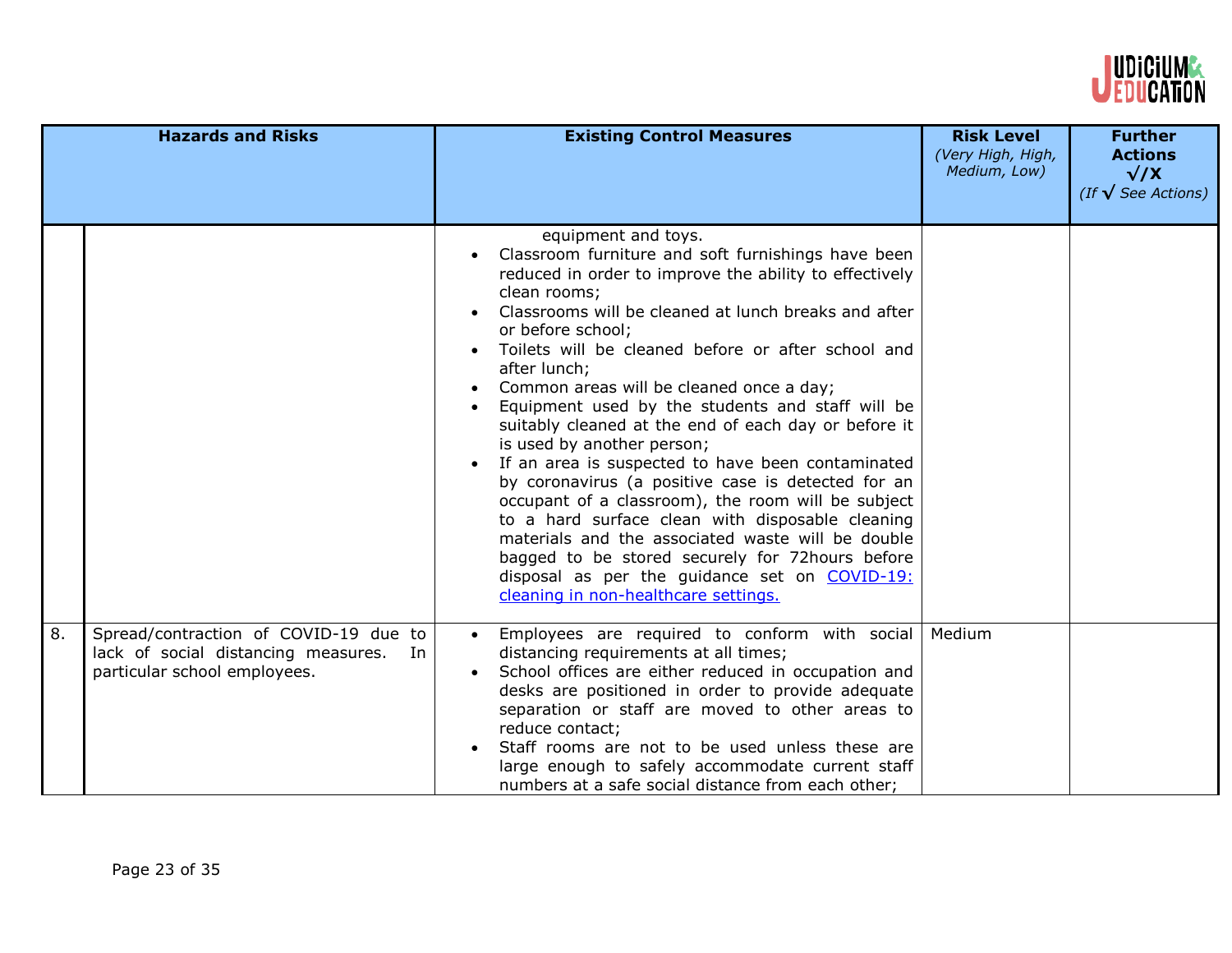

|    | <b>Hazards and Risks</b>                                                                                                                                                                                                                                                                                                                                                                  | <b>Existing Control Measures</b>                                                                                                                                                                                                                                                                                                                                                                                                                                                                                                                                                                                                                                                                                                                                                                           | <b>Risk Level</b><br>(Very High, High,<br>Medium, Low) | <b>Further</b><br><b>Actions</b><br>$\sqrt{X}$<br>(If $\sqrt{\ }$ See Actions) |
|----|-------------------------------------------------------------------------------------------------------------------------------------------------------------------------------------------------------------------------------------------------------------------------------------------------------------------------------------------------------------------------------------------|------------------------------------------------------------------------------------------------------------------------------------------------------------------------------------------------------------------------------------------------------------------------------------------------------------------------------------------------------------------------------------------------------------------------------------------------------------------------------------------------------------------------------------------------------------------------------------------------------------------------------------------------------------------------------------------------------------------------------------------------------------------------------------------------------------|--------------------------------------------------------|--------------------------------------------------------------------------------|
|    |                                                                                                                                                                                                                                                                                                                                                                                           | Each staff area has been assessed, a maximum<br>number of staff occupancy per room has been<br>placed on the door;<br>Staff are encouraged to bring a packed lunch and<br>use the larger dining areas, keeping a suitable<br>distance from other occupants;<br>Students will practice social distancing from staff<br>appropriate to their age and as described in<br>additional points of this assessment;<br>Employees will be provided with and wear PPE when<br>$\bullet$<br>required in accordance with Government guidance.                                                                                                                                                                                                                                                                          |                                                        |                                                                                |
| 9. | Spread/contraction of COVID-19 due to<br>insufficient First aid measures or poor<br>arrangements when handling student's<br>medication. This includes:<br>Dealing with general First aid;<br>$\bullet$<br>Lack of trained first aiders;<br>Dealing with a suspected case of<br>Covid-19;<br>Inappropriate handling/removal of<br>$\bullet$<br>clinical waste<br>Intimate care procedures. | A specific First aid needs assessment has been<br>completed - see other 'First Aid Needs assessment<br>$-$ COVID-19;<br>The FA assessment takes into account numbers and<br>ages of students, number and training of<br>employees;<br>This information forms the decision on what<br>activities and groups can safely be managed within<br>the school;<br>This includes sufficient first aiders for the school to<br>$\bullet$<br>the number of students with a particular focus on<br>early years provision;<br>Qualified first aiders are in place at an appropriate<br>ratio for paediatric first aiders for Early Years<br>provision (Note there is a three month additional<br>time allowed for requalification due to current<br>restrictions);<br>The school has a specific room/area dedicated for | Medium                                                 |                                                                                |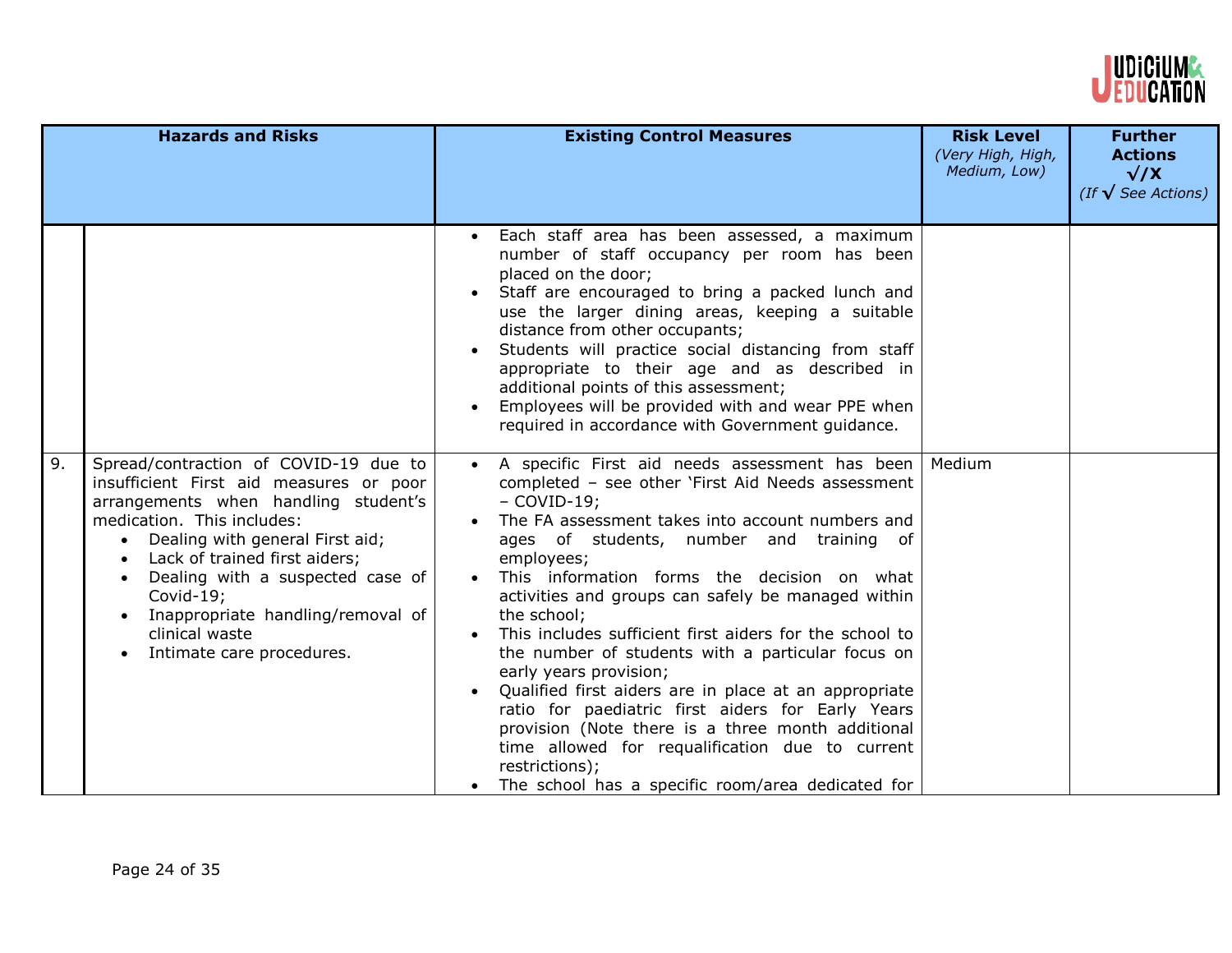

| <b>Hazards and Risks</b> | <b>Existing Control Measures</b>                                                                                                                                                                                                                                                                                                                                                                                                                                                                                                                                                                                                                                                                                                                                                                                                                                                                                                                                                                                                                                                                                                                                                                                                                                                                                                                                                                                                                                                       | <b>Risk Level</b><br>(Very High, High,<br>Medium, Low) | <b>Further</b><br><b>Actions</b><br>$\sqrt{X}$<br>(If $\sqrt{\ }$ See Actions) |
|--------------------------|----------------------------------------------------------------------------------------------------------------------------------------------------------------------------------------------------------------------------------------------------------------------------------------------------------------------------------------------------------------------------------------------------------------------------------------------------------------------------------------------------------------------------------------------------------------------------------------------------------------------------------------------------------------------------------------------------------------------------------------------------------------------------------------------------------------------------------------------------------------------------------------------------------------------------------------------------------------------------------------------------------------------------------------------------------------------------------------------------------------------------------------------------------------------------------------------------------------------------------------------------------------------------------------------------------------------------------------------------------------------------------------------------------------------------------------------------------------------------------------|--------------------------------------------------------|--------------------------------------------------------------------------------|
|                          | suspected cases of COVID-19;<br>Where an individual exhibits symptoms during the<br>school day, the individual will be escorted to the<br>marked Isolation Room/Area to isolate them from<br>the main population until additional medical<br>assistance can be gained. This may be 111 support,<br>an ambulance or until they leave the site to self-<br>isolate;<br>Staff escorting the individual will be provided with<br>disposable gloves and apron if the 2 meter social<br>distancing rule cannot be maintained<br>Where the risk of contact with droplets to the face,<br>e.g. from coughing or vomiting, face protection<br>should be provided<br>The classroom area or workspace the individual<br>leaves will be subject to a hard surface clean with<br>appropriate disinfectant products and all waste<br>double bagged and stored securely for 72 hours<br>before disposal.<br>Staff or contractors carrying out the area clean<br>should be provided with a minimum of disposable<br>gloves, aprons, mop heads or paper towels.<br>Where visible contamination, e.g. saliva droplets, is<br>$\bullet$<br>present face protection in the form of mask, goggles<br>or face shield will be provided.<br>All building users advised re monitoring their own<br>health, reporting of symptoms and self-isolating<br>Where available, the school will provide individual<br>displaying symptoms with a home testing kit -<br>where the individual is a pupil, the kit will be |                                                        |                                                                                |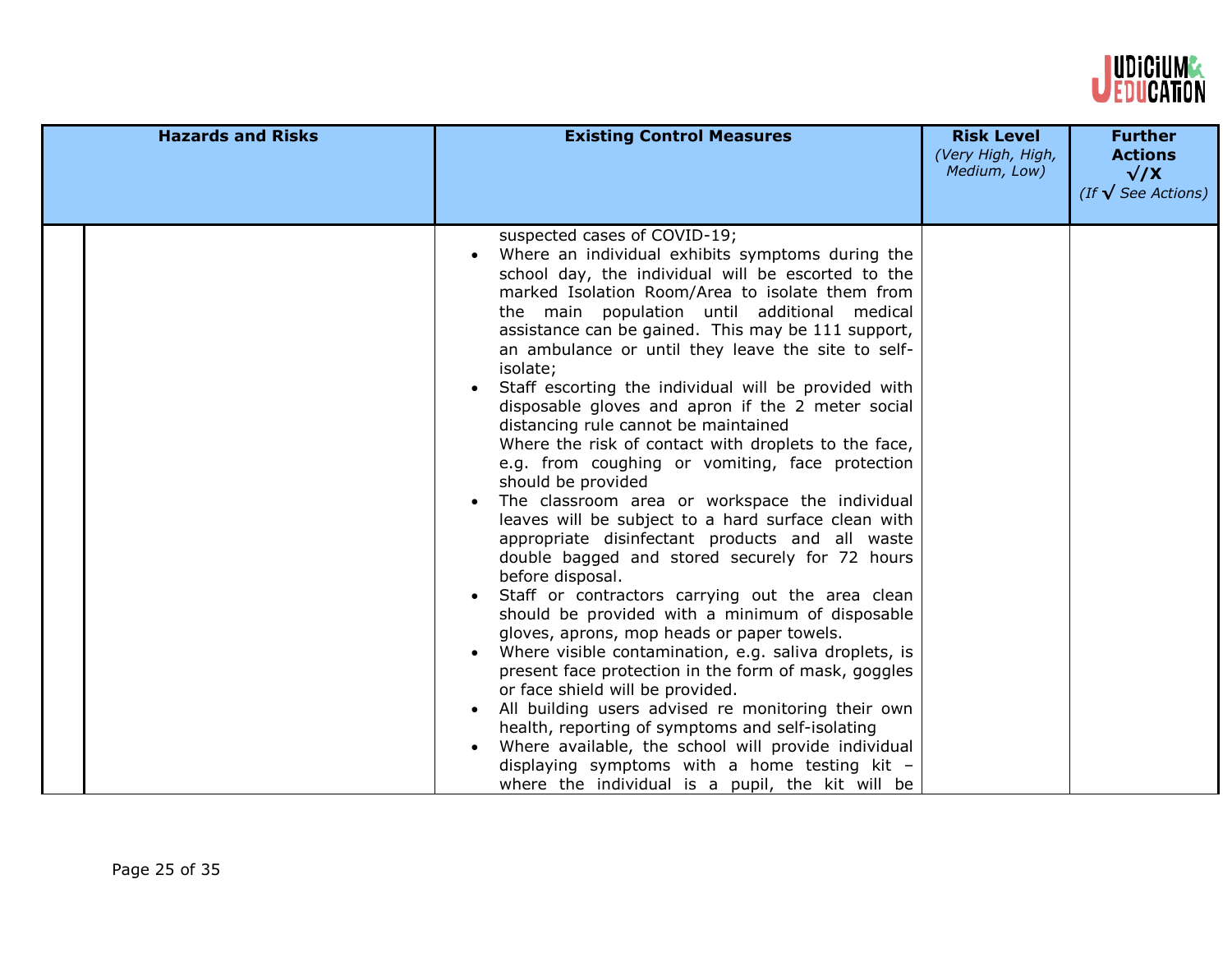

| provided to their parent or carer<br>First aiders required to assist this person will wear<br>full PPE including, apron, gloves, mask and visor;                                                                                                                                                                                                                                                                                                                                                                                                                                                                                                                                                                                                                                                                                                                                                                                                                                                                                                                                                                                                                                                                                                                                                 | <b>Hazards and Risks</b> | <b>Existing Control Measures</b> | <b>Risk Level</b><br>(Very High, High,<br>Medium, Low) | <b>Further</b><br><b>Actions</b><br>$\sqrt{X}$<br>(If $\sqrt{\ }$ See Actions) |
|--------------------------------------------------------------------------------------------------------------------------------------------------------------------------------------------------------------------------------------------------------------------------------------------------------------------------------------------------------------------------------------------------------------------------------------------------------------------------------------------------------------------------------------------------------------------------------------------------------------------------------------------------------------------------------------------------------------------------------------------------------------------------------------------------------------------------------------------------------------------------------------------------------------------------------------------------------------------------------------------------------------------------------------------------------------------------------------------------------------------------------------------------------------------------------------------------------------------------------------------------------------------------------------------------|--------------------------|----------------------------------|--------------------------------------------------------|--------------------------------------------------------------------------------|
| First aiders have completed appropriate training for<br>'donning and doffing' PPE;<br>First aiders have completed appropriate training for<br>'donning and doffing' PPE - PHE guidance:<br>https://www.gov.uk/government/publications/covid-<br>19-personal-protective-equipment-use-for-non-<br>aerosol-generating-procedures<br>PPE is disposed of in accordance with NHS COVID-<br>19<br>waste<br>management<br>guidance;<br>https://www.gov.uk/government/publications/covid-<br>19-decontamination-in-non-healthcare-<br>settings/covid-19-decontamination-in-non-<br>healthcare-settings<br>The first aid room is cleaned frequently and after<br>each use (when first aid care has been provided).<br>Staff dispensing medication to students should<br>minimise contact and their wash hands before and<br>after dispensing the medication. If required, gloves<br>will be worn by staff when giving medication<br>Where appropriate, students should take the<br>medication out of the blister packs/bottles then<br>place the unused ones back in the cupboard, etc.<br><b>Waste disposal measures</b><br>Waste control measure from possible cases of COVID-19<br>and cleaning of areas where possible cases have been<br>identified (including disposable cloths and tissues) are as |                          |                                  |                                                        |                                                                                |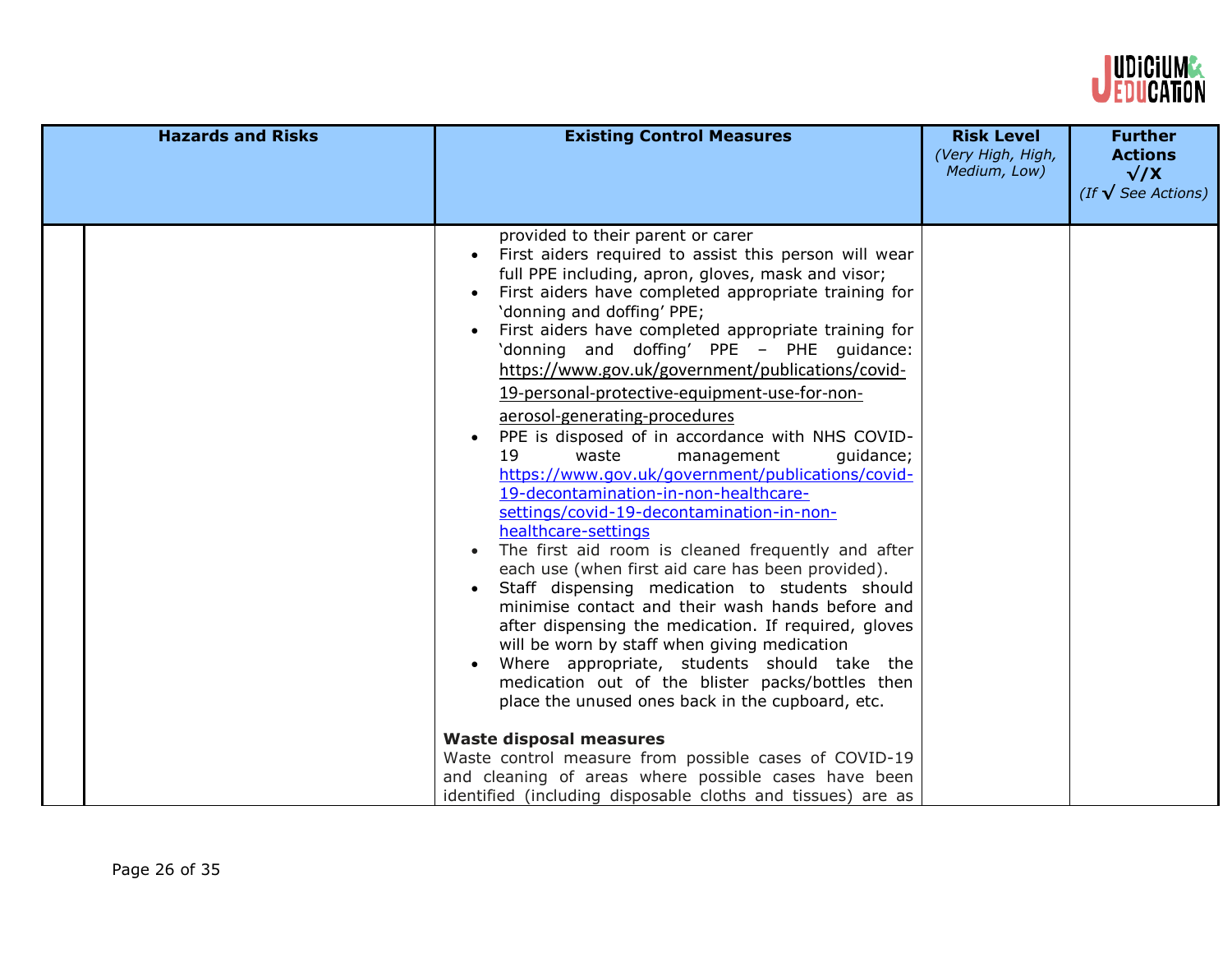

|     | <b>Hazards and Risks</b>                                                                                                                                                                                                      | <b>Existing Control Measures</b>                                                                                                                                                                                                                                                                                                                                                                                                                                                                                                                                                                                                                                                                                                                                                                                                                                                                                                                                                                                                                                                      | <b>Risk Level</b><br>(Very High, High,<br>Medium, Low) | <b>Further</b><br><b>Actions</b><br>$\sqrt{X}$<br>(If $\sqrt{\ }$ See Actions) |
|-----|-------------------------------------------------------------------------------------------------------------------------------------------------------------------------------------------------------------------------------|---------------------------------------------------------------------------------------------------------------------------------------------------------------------------------------------------------------------------------------------------------------------------------------------------------------------------------------------------------------------------------------------------------------------------------------------------------------------------------------------------------------------------------------------------------------------------------------------------------------------------------------------------------------------------------------------------------------------------------------------------------------------------------------------------------------------------------------------------------------------------------------------------------------------------------------------------------------------------------------------------------------------------------------------------------------------------------------|--------------------------------------------------------|--------------------------------------------------------------------------------|
|     |                                                                                                                                                                                                                               | follows:<br>Put in a plastic rubbish bag and tied when full;<br>The plastic bag is placed in a second bin bag and<br>tied;<br>It is put in a suitable and secure place and marked<br>for storage until the individual's test results are<br>known;<br>Waste is stored safely and kept away from children;<br>$\bullet$<br>Waste is not put in communal waste areas until<br>negative test results are known or the waste has<br>been stored for at least 72 hours;<br>If the individual tests negative, this can be put in<br>with the normal waste;<br>If the individual tests positive, then waste is stored<br>for at least 72 hours and then put in with the<br>normal waste;<br>If storage for at least 72 hours is not appropriate, a<br>$\bullet$<br>collection as a Category B infectious waste is<br>arranged by either local waste collection authority if<br>they currently collect your waste or otherwise by a<br>specialist clinical waste contractor. They will supply<br>you with orange clinical waste bags for waste bags<br>can be sent for appropriate treatment. |                                                        |                                                                                |
| 10. | Spread/contraction of COVID-19 due to<br>lack of social distancing measures for<br>external visitors to the school, including:<br>Parents;<br>$\bullet$<br>Maintenance contractors;<br><b>External Teachers;</b><br>$\bullet$ | Parents are not permitted to enter the school;<br>Parents have been informed to call the school office<br>or email if they have any questions or concerns;<br>Parents and carers are required to wear face<br>coverings when on school premises.<br>If parents need to drop off items for students, they                                                                                                                                                                                                                                                                                                                                                                                                                                                                                                                                                                                                                                                                                                                                                                              | Low                                                    |                                                                                |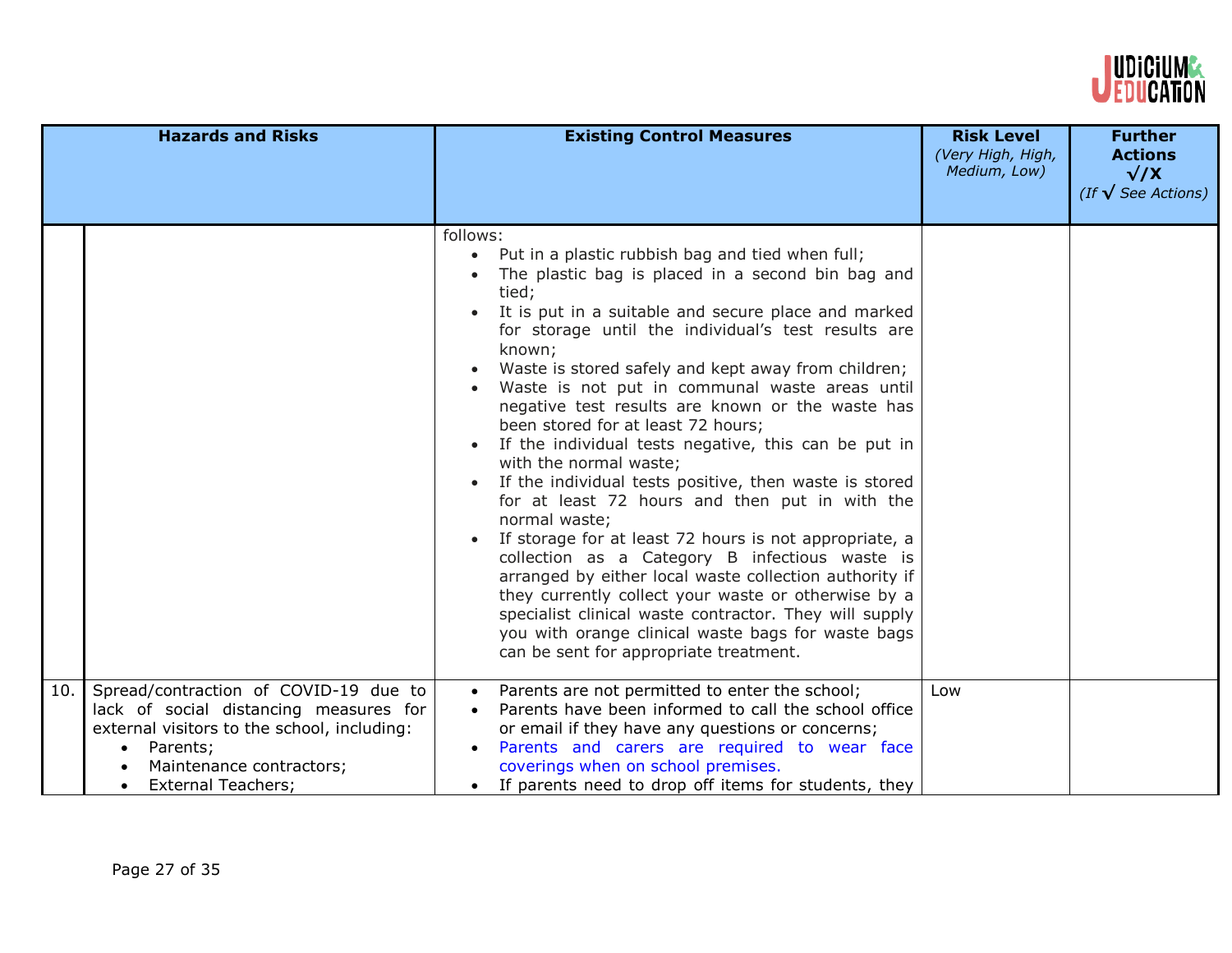

| <b>Hazards and Risks</b>                       | <b>Existing Control Measures</b>                                                                                                                                                                                                                                                                                                                                                                                                                                                                                                                                                                                                                                                                                                                                                                                                                                                                                                                                                                                                                                                                                                                                                                                                                                                                                                               | <b>Risk Level</b><br>(Very High, High,<br>Medium, Low) | <b>Further</b><br><b>Actions</b><br>$\sqrt{X}$<br>(If $\sqrt{\ }$ See Actions) |
|------------------------------------------------|------------------------------------------------------------------------------------------------------------------------------------------------------------------------------------------------------------------------------------------------------------------------------------------------------------------------------------------------------------------------------------------------------------------------------------------------------------------------------------------------------------------------------------------------------------------------------------------------------------------------------------------------------------------------------------------------------------------------------------------------------------------------------------------------------------------------------------------------------------------------------------------------------------------------------------------------------------------------------------------------------------------------------------------------------------------------------------------------------------------------------------------------------------------------------------------------------------------------------------------------------------------------------------------------------------------------------------------------|--------------------------------------------------------|--------------------------------------------------------------------------------|
| Inspectors;<br>$\bullet$<br>Delivery personnel | should be left at the school's main entrance for staff<br>to collect;<br>The SLT are able to meet via video link parents if<br>face to face meetings are required;<br>For those who have to enter the school reception,<br>screens have been installed to reduce the risk to<br>school staff;<br>Markings have been added to the floor asking<br>visitors to stay back at least 2m from the reception<br>desk;<br>Touch screen sign in equipment in Reception to be<br>wiped after use<br>Visitors will only be permitted into the school if they<br>have an appointment;<br>A record of all visitors, including contractors, to site<br>will be kept and maintained;<br>Visitors will only be permitted at their designated<br>time and will be asked to wait outside of the school<br>building until their school contact is available;<br>The school contact is required to attend reception in<br>good time to meet their visitor;<br>Meetings with visitors will be via video conference or<br>phone where possible;<br>• If not possible social distancing measures will be<br>adhered to at all times;<br>Face to face meetings in small rooms or within 2m<br>are not permitted;<br>Premises' contractors will be managed in accordance<br>with a separate premises maintenance risk<br>assessment written specifically for this time; |                                                        |                                                                                |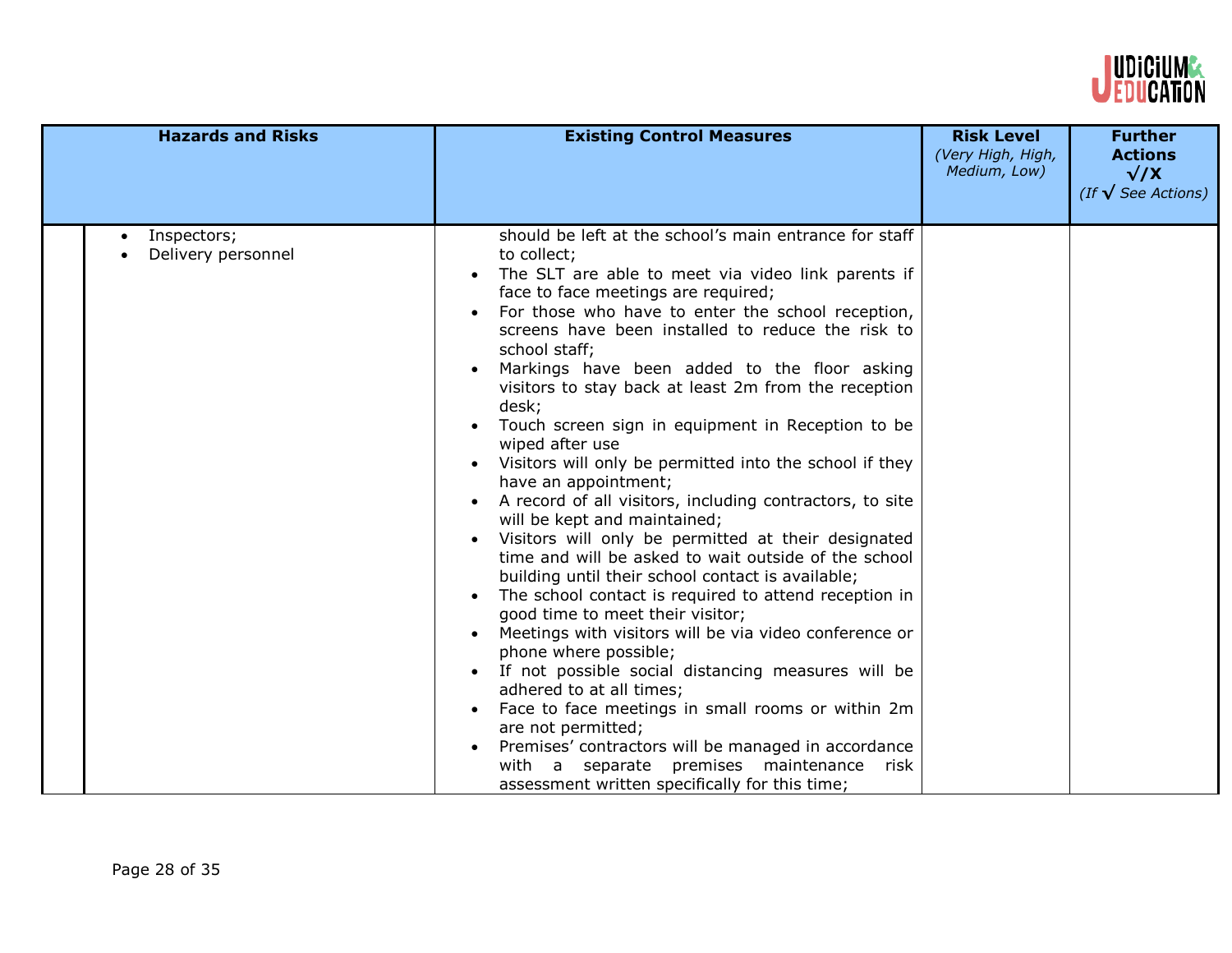

|     | <b>Hazards and Risks</b>                                                                                                 | <b>Existing Control Measures</b>                                                                                                                                                                                                                                                                                                                                                                                                                                                                                    | <b>Risk Level</b><br>(Very High, High,<br>Medium, Low) | <b>Further</b><br><b>Actions</b><br>$\sqrt{X}$<br>(If $\sqrt{\ }$ See Actions) |
|-----|--------------------------------------------------------------------------------------------------------------------------|---------------------------------------------------------------------------------------------------------------------------------------------------------------------------------------------------------------------------------------------------------------------------------------------------------------------------------------------------------------------------------------------------------------------------------------------------------------------------------------------------------------------|--------------------------------------------------------|--------------------------------------------------------------------------------|
|     |                                                                                                                          | Deliveries will be accepted at designated quiet times<br>$\bullet$<br>only;<br>Delivered items will be left outside of the school<br>building for staff to collect;<br>The number of ITT trainees, supply teachers,<br>peripatetic teachers and volunteers has been<br>reduced where possible; they all receive an<br>induction to inform them of the school's risk<br>assessment and controls to prevent infection risks in<br>the school, when pertinent, relevant training is also<br>provided.                  |                                                        |                                                                                |
| 11. | Spread/contraction of COVID-19 due to<br>lack of social distancing measures. This<br>includes unsuitable use of toilets. | One in one out management of toilets is in place;<br>$\bullet$<br>Toilet use protocols are managed by Teachers if<br>located adjacent to classrooms;<br>Student use of toilets outside of early years' is<br>managed by staff and communicated to students;<br>Toilet in use signs are in use;<br>$\bullet$<br>Toilets are cleaned at the start or end of the day<br>$\bullet$<br>and dafter lunchtime;<br>Students and staff are encouraged to close toilet lids<br>$\bullet$<br>where applicable before flushing. | Medium                                                 |                                                                                |
| 12. | Lack of staffing / insufficient staff ratios                                                                             | Adequate ratio of staff to children will be maintained<br>and is assessed on a daily basis, based on potential<br>staff illness or self-isolation;<br>Children are suitably supervised at all times;<br>$\bullet$                                                                                                                                                                                                                                                                                                   | Low                                                    |                                                                                |
| 13. | Lack of suitable premises management                                                                                     | The school adheres to the government guidance on<br>$\bullet$<br>managing buildings that are partially open;                                                                                                                                                                                                                                                                                                                                                                                                        | Low                                                    |                                                                                |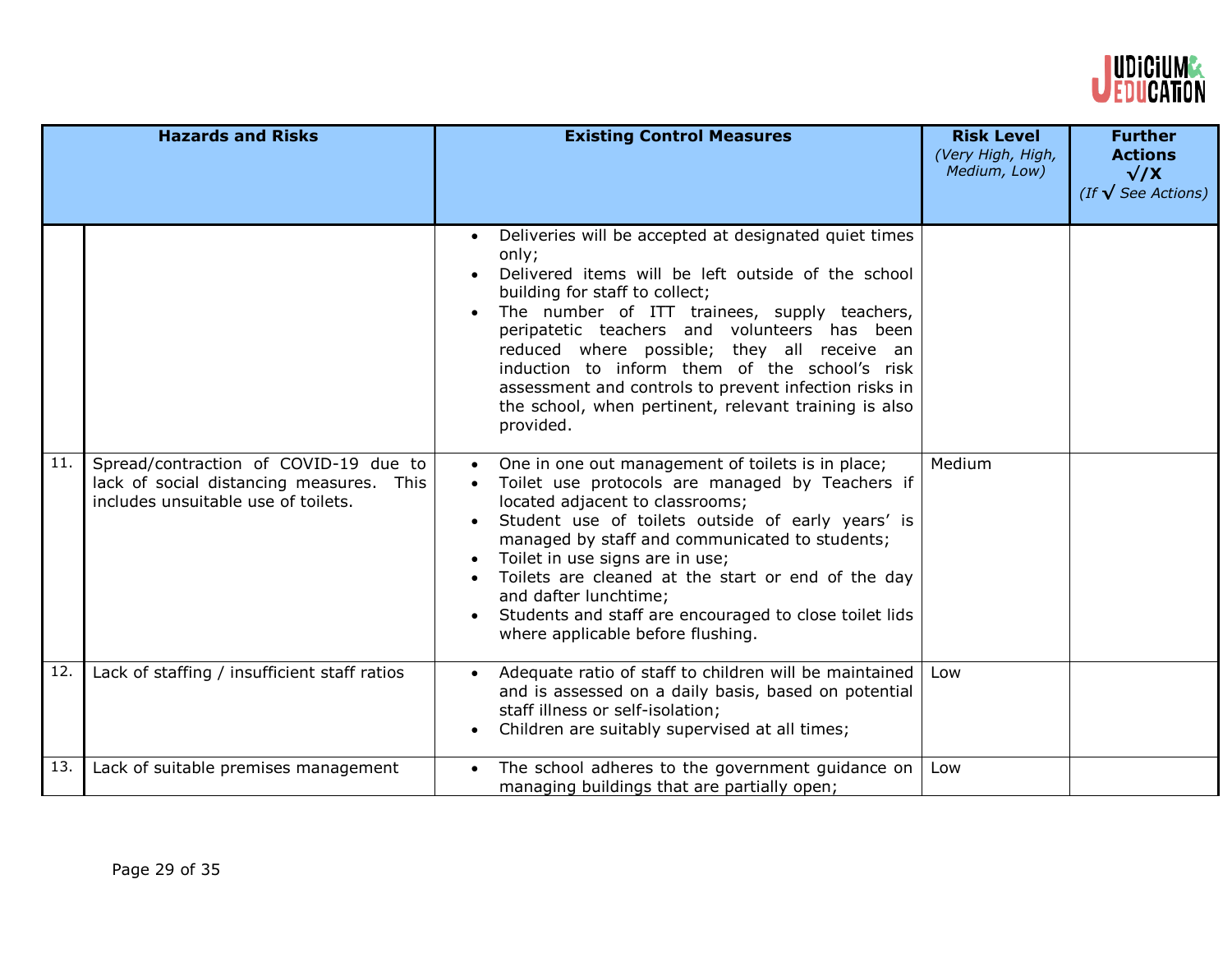

|     | <b>Hazards and Risks</b>                                                                                                                                          | <b>Existing Control Measures</b>                                                                                                                                                                                                                                                                                                                                                                                                                                                                                                                                                                                                                                                                                                                                                                                                                                                                                                                                                                                                                                                                                                    | <b>Risk Level</b><br>(Very High, High,<br>Medium, Low) | <b>Further</b><br><b>Actions</b><br>$\sqrt{X}$<br>(If $\sqrt{\ }$ See Actions) |
|-----|-------------------------------------------------------------------------------------------------------------------------------------------------------------------|-------------------------------------------------------------------------------------------------------------------------------------------------------------------------------------------------------------------------------------------------------------------------------------------------------------------------------------------------------------------------------------------------------------------------------------------------------------------------------------------------------------------------------------------------------------------------------------------------------------------------------------------------------------------------------------------------------------------------------------------------------------------------------------------------------------------------------------------------------------------------------------------------------------------------------------------------------------------------------------------------------------------------------------------------------------------------------------------------------------------------------------|--------------------------------------------------------|--------------------------------------------------------------------------------|
|     |                                                                                                                                                                   | The school has applied the series of guidance<br>$\bullet$<br>documents and advice sent out by Judicium<br>regarding continued premises management at this<br>time;<br>Premises staff levels are maintained and suitable for<br>the use of the building;<br>Appropriate cleaning and premises staffing levels<br>$\bullet$<br>are in place;<br>Waste removal and enhanced cleaning programs are<br>in place for the potential coronavirus contaminated<br>waste;<br>Contingency in place for sudden premises staff<br>$\bullet$<br>absence;<br>The guidance provided in Judicium Education<br>Newsletters 'Managing School Premises during<br>COVID-19 outbreak', a six-part series of guidance<br>documents (in the form of newsletters) and a<br>'Managing Premises Functions' separate risk<br>assessment has been completed;<br>Good ventilation can help reduce the risk of<br>spreading coronavirus, where possible windows<br>doors (unless fire doors) will be opened to improve<br>general ventilation through fresh air, when this is<br>not possible, the Premises Manager will look at<br>improving mechanical systems. |                                                        |                                                                                |
| 14. | Hazardous<br>substances<br>management,<br>COSHH management and<br>unsuitable<br>unsafe use of chemicals leading to ill-<br>health, environmental contamination or | Suitable storage and management of flammable<br>hand sanitizer is in place;<br>All chemicals used for the cleaning of school<br>buildings and equipment is COSHH assessed and                                                                                                                                                                                                                                                                                                                                                                                                                                                                                                                                                                                                                                                                                                                                                                                                                                                                                                                                                       | Low                                                    |                                                                                |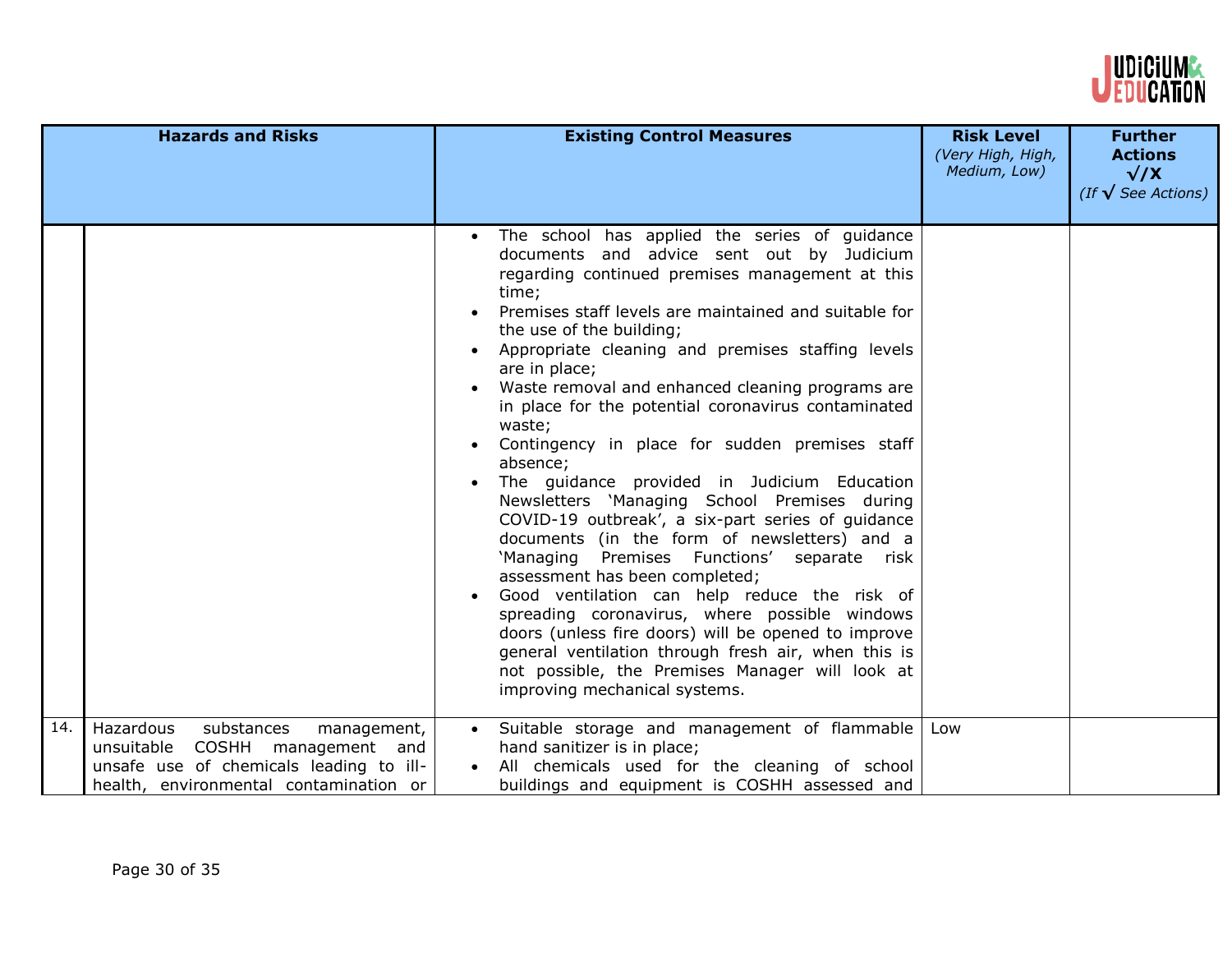

|     | <b>Hazards and Risks</b>                                                                                                                                                                         | <b>Existing Control Measures</b>                                                                                                                                                                                                                                                                                                                                                                                                                                                                                                                                                                      | <b>Risk Level</b><br>(Very High, High,<br>Medium, Low) | <b>Further</b><br><b>Actions</b><br>$\sqrt{X}$<br>(If $\sqrt{\ }$ See Actions) |
|-----|--------------------------------------------------------------------------------------------------------------------------------------------------------------------------------------------------|-------------------------------------------------------------------------------------------------------------------------------------------------------------------------------------------------------------------------------------------------------------------------------------------------------------------------------------------------------------------------------------------------------------------------------------------------------------------------------------------------------------------------------------------------------------------------------------------------------|--------------------------------------------------------|--------------------------------------------------------------------------------|
|     | fire.                                                                                                                                                                                            | managed appropriately;<br>Material safety data sheets are held for all chemicals<br>and readily available to all staff;<br>All cleaning chemicals are stored safely and securely<br>in accordance with requirements;<br>COSHH safety training has been completed by all<br>those using chemicals for cleaning;<br>Appropriate PPE is available for all cleaning including<br>$\bullet$<br>suitable PPE for cleaning of potential coronavirus<br>contaminated rooms or equipment.                                                                                                                      |                                                        |                                                                                |
| 15. | Fire and evacuation procedures being<br>inadequate at this time due to lack of<br>trained fire wardens or occupants being<br>spread around the building without<br>suitable procedures in place. | Evacuation plans including the following have been<br>reviewed:<br>$\triangleright$ Safe assembly points for occupants following<br>social distancing requirements;<br>$\triangleright$ Safe exit via the nearest available final exit;<br>Training occupants of any changes to<br>evacuation;<br>Ensuring there are enough trained fire wardens<br>on-site with the ability to sweep all used areas<br>of the school;<br>$\triangleright$ Use of the school has been reduced to enable<br>safe sweeping and evacuation.<br>All other fire system testing and maintenance has<br>continued as normal. | Low                                                    |                                                                                |
| 16. | Transmission of Covid-19 via<br>food<br>preparation, handling, storage, contact<br>surfaces or packaging.                                                                                        | The Kitchen/Catering Manager has reviewed and<br>implemented the Guidance for food businesses on<br>coronavirus (COVID-19)                                                                                                                                                                                                                                                                                                                                                                                                                                                                            | Low                                                    | $\checkmark$                                                                   |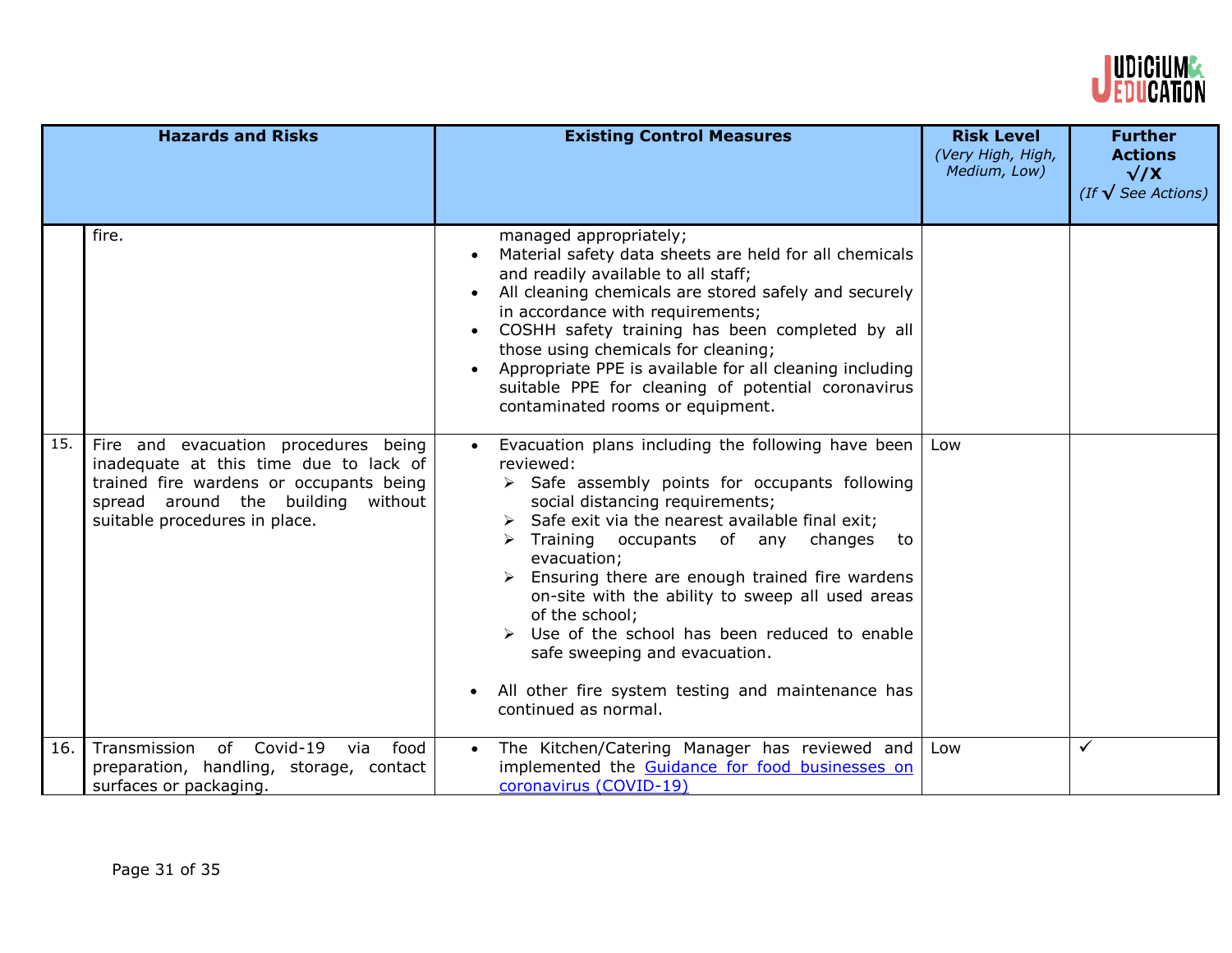

|     | <b>Hazards and Risks</b>                                                                                 | <b>Existing Control Measures</b>                                                                                                                                                                                                                                                                                                                                                                                                                                                                                                                                                                                                                                                                                                                                                         | <b>Risk Level</b><br>(Very High, High,<br>Medium, Low) | <b>Further</b><br><b>Actions</b><br>$\sqrt{X}$<br>(If $\sqrt{\ }$ See Actions) |
|-----|----------------------------------------------------------------------------------------------------------|------------------------------------------------------------------------------------------------------------------------------------------------------------------------------------------------------------------------------------------------------------------------------------------------------------------------------------------------------------------------------------------------------------------------------------------------------------------------------------------------------------------------------------------------------------------------------------------------------------------------------------------------------------------------------------------------------------------------------------------------------------------------------------------|--------------------------------------------------------|--------------------------------------------------------------------------------|
|     |                                                                                                          | The Kitchen/Catering Manager has reviewed and<br>$\bullet$<br>implemented FSA quidance on good hygiene<br>practices in food preparation and PHE quidance<br>HACCP processes and waste<br>The<br>disposal<br>$\bullet$<br>arrangements have been reviewed to reduce the<br>spread of coronavirus                                                                                                                                                                                                                                                                                                                                                                                                                                                                                          |                                                        |                                                                                |
| 17. | Spread/contraction of COVID-19 during<br>an educational visit.                                           | In line with Government advice, overnight and<br>$\bullet$<br>overseas educational visits will not be carried out<br>during the autumn term<br>A risk assessment $-$ in line with the school's policy<br>will be carried out for non-overnight domestic<br>educational visits.                                                                                                                                                                                                                                                                                                                                                                                                                                                                                                           | Medium                                                 | ✓                                                                              |
| 18. | Spread/contraction of Covid-19 due not<br>acting appropriately when a case is<br>suspected or confirmed. | If anyone becomes unwell in school with a new,<br>$\bullet$<br>continuous cough or a high temperature they are<br>sent home/their parents or carer are contacted to<br>collect them and they are advised to follow COVID-<br>19: quidance for households with possible<br>coronavirus infection<br>Parents/Carers are informed that a responsible adult<br>should be on standby in order to collect their child<br>from school if they become unwell during the school<br>day. The name of the person who will collect the<br>child needs to be provided and recorded for<br>safeguarding<br>The school has identified the Local Health Protection<br>$\bullet$<br>Team (HPT) so they can be contacted immediately<br>in the case of a case, the HPT details are available<br>to the SLT | Medium                                                 |                                                                                |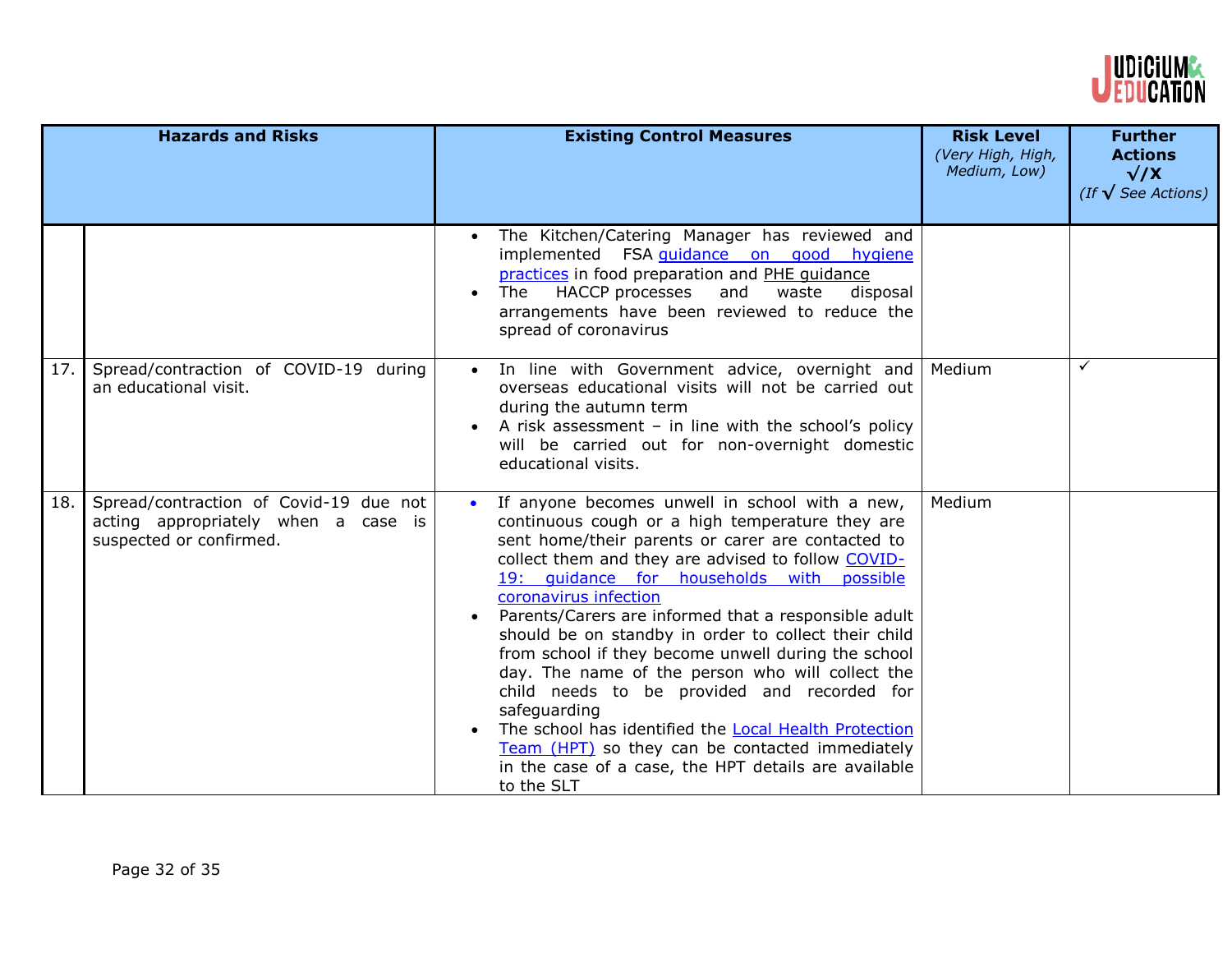

| <b>Hazards and Risks</b> |                                                                                                             | <b>Existing Control Measures</b>                                                                                                                                                                                                                                                                                                                                                                                                                                                                                                                                                                          | <b>Risk Level</b><br>(Very High, High,<br>Medium, Low) | <b>Further</b><br><b>Actions</b><br>$\sqrt{X}$<br>(If $\sqrt{\ }$ See Actions) |
|--------------------------|-------------------------------------------------------------------------------------------------------------|-----------------------------------------------------------------------------------------------------------------------------------------------------------------------------------------------------------------------------------------------------------------------------------------------------------------------------------------------------------------------------------------------------------------------------------------------------------------------------------------------------------------------------------------------------------------------------------------------------------|--------------------------------------------------------|--------------------------------------------------------------------------------|
|                          |                                                                                                             | The school keeps informed of Government and<br>$\bullet$<br>Department for Education guidance and updates<br>To avoid attendance to the school, remote education<br>plans are in place for students or groups that need<br>to self-isolate<br>A contingency plan is in place for a local outbreak,<br>and if the school is asked to close temporarily by<br>HPT or local authority to help control transmission.<br>The plan may involve a return to remaining open<br>only for vulnerable children and the children of<br>critical workers only, and providing remote<br>education for all other pupils. |                                                        |                                                                                |
| 19.                      | Spread/contraction of Covid-19 due face<br>coverings not being worn where local area<br>restrictions apply. | Students (year 7 and above) and staff are required to<br>wear face coverings when moving through communal<br>areas when and if the school is under local area<br>government local intervention measures;<br>Face coverings are not required in classrooms;<br>The school has measures in place to contact staff and<br>parents in good time should local restrictions result in<br>face coverings being required.<br>Parents and carers are required to wear a face<br>covering whilst on the school premises.                                                                                            | Medium                                                 |                                                                                |
| 20.                      | of coronavirus from<br><b>Spread</b><br>playing<br>instruments during instrument<br>musical<br>lessons      | Students will be taught in the dining room where 2m<br>social distancing can be achieved<br>Children will only be taught in year group bubbles<br>Windows and doors will remain open to ventilate the<br>space<br>Teachers will wear face coverings moving about the                                                                                                                                                                                                                                                                                                                                      | medium                                                 |                                                                                |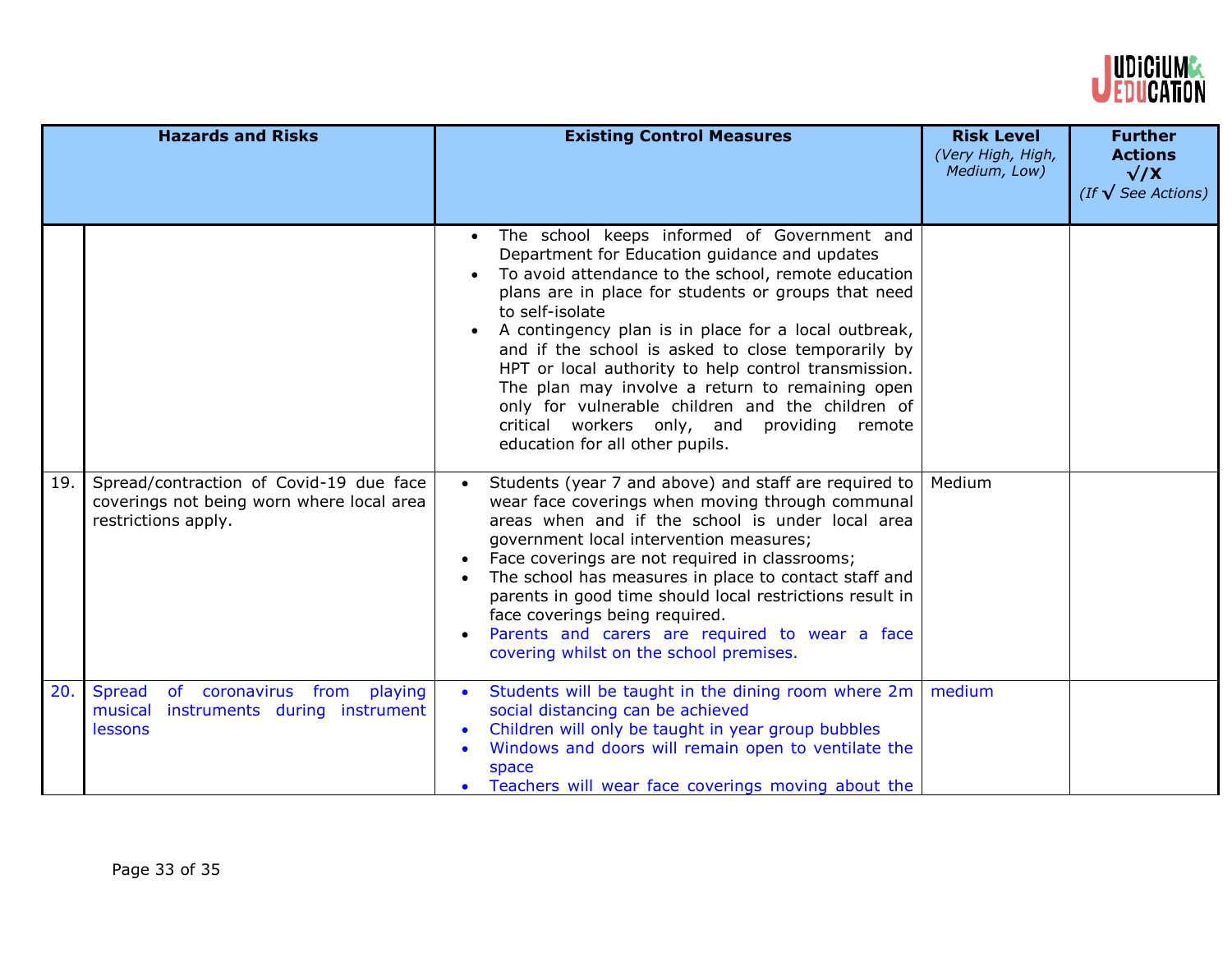

|     | <b>Hazards and Risks</b>                                                                                      | <b>Existing Control Measures</b>                                                                                                                                                                                                                                                                                             | <b>Risk Level</b><br>(Very High, High,<br>Medium, Low) | <b>Further</b><br><b>Actions</b><br>$\sqrt{X}$<br>(If $\sqrt{\ }$ See Actions) |
|-----|---------------------------------------------------------------------------------------------------------------|------------------------------------------------------------------------------------------------------------------------------------------------------------------------------------------------------------------------------------------------------------------------------------------------------------------------------|--------------------------------------------------------|--------------------------------------------------------------------------------|
|     |                                                                                                               | school<br>Seats, music stands and tables will be cleaned by the<br>teacher between year groups<br>When not in use, instruments will be kept in the hall<br>on tables allocated to each class                                                                                                                                 |                                                        |                                                                                |
| 21. | Spread<br><b>of</b><br>coronavirus from<br>playing<br>musical instruments during class music<br><b>lesson</b> | Students will wash hands before the lesson<br>Instruments will be shared by the class to provide an<br>opportunity for each child to play, maximum of 2 per<br>instrument<br>No wind or brass instruments to be played in class<br>Teacher will clean each instrument after use<br>Children will wash hands after the lesson | medium                                                 |                                                                                |

| <b>ACTION PLAN</b><br>(Additional Control Measures Required/Recommended Actions) |                                                                                                        |                                                                                       |  |  |
|----------------------------------------------------------------------------------|--------------------------------------------------------------------------------------------------------|---------------------------------------------------------------------------------------|--|--|
| <b>Hazards and Risks</b>                                                         |                                                                                                        | <b>Recommended Actions</b>                                                            |  |  |
| 16                                                                               | Transmission of Covid-19 via food<br>preparation, handling, storage, contact<br>surfaces or packaging. | Seek confirmation from caterers that control measures identified are in place         |  |  |
| 17                                                                               | Spread/contraction of COVID-19 during an<br>educational visit.                                         | Work with providers to risk assess educational visits to ensure visit is covid secure |  |  |
|                                                                                  |                                                                                                        |                                                                                       |  |  |
|                                                                                  |                                                                                                        |                                                                                       |  |  |